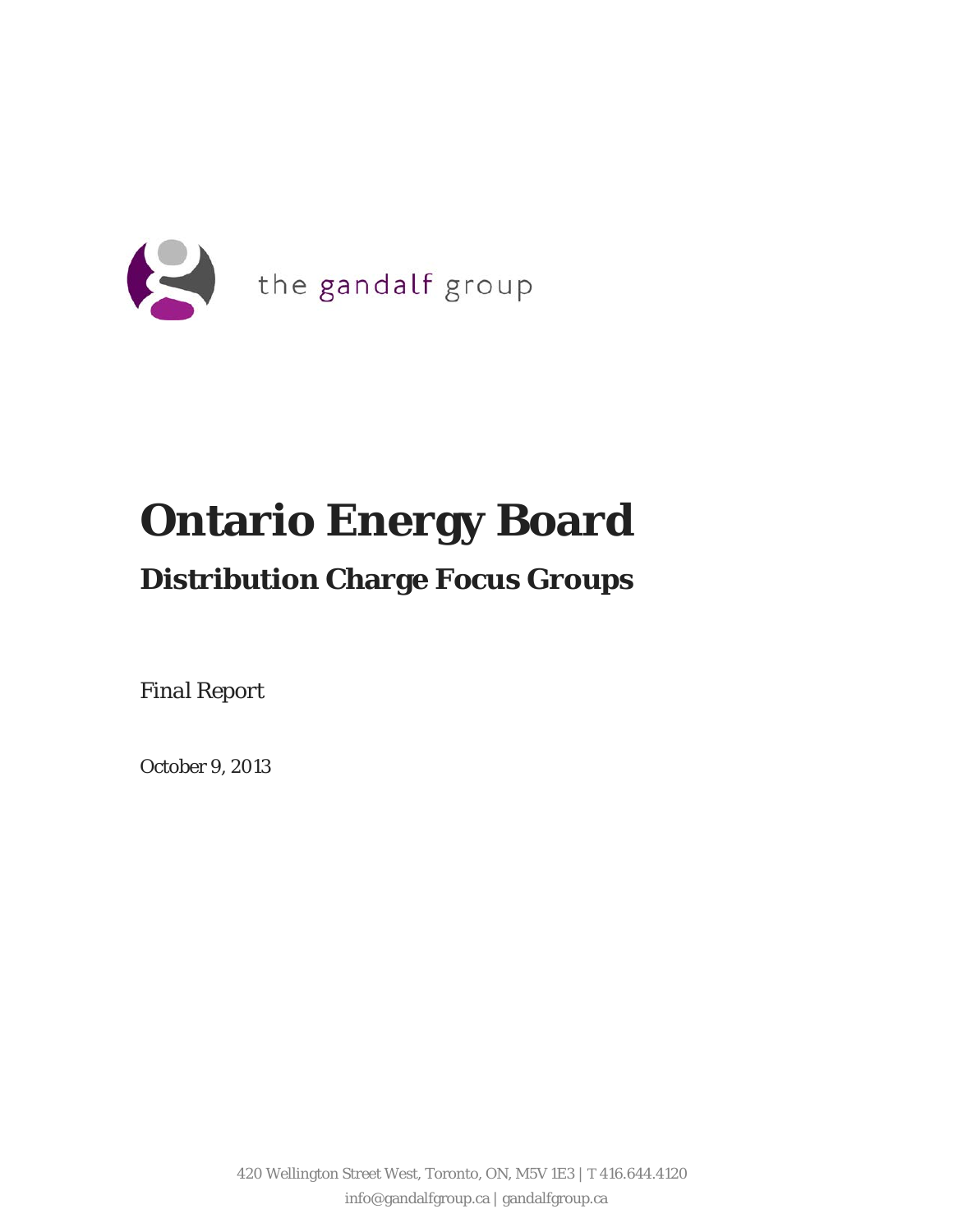

### **Table of Contents**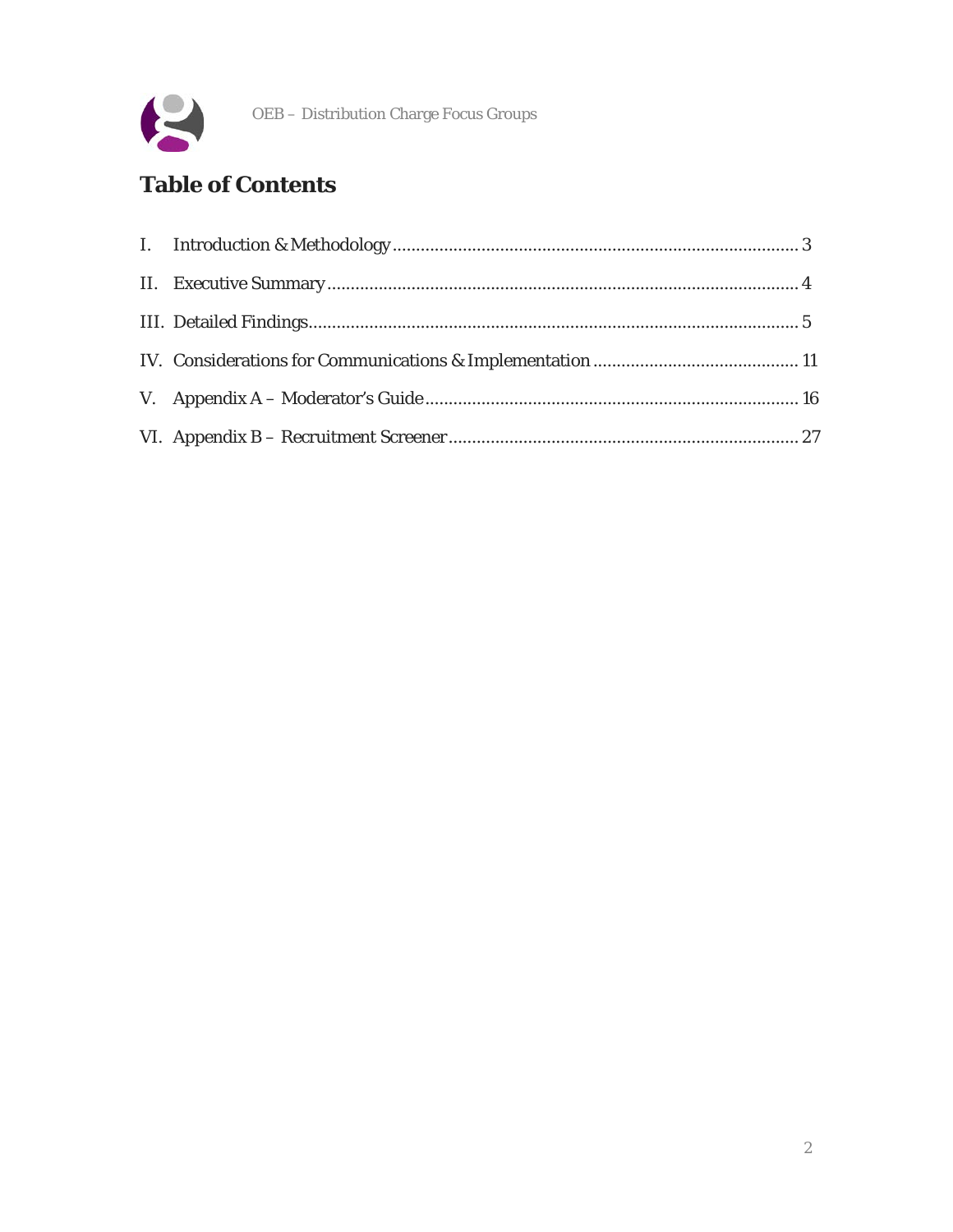

# <span id="page-2-0"></span>**I. Introduction & Methodology**

On behalf of the Ontario Energy Board, the Gandalf Group was pleased to conduct four focus groups with residential electricity consumers about proposed changes to distribution charges.

Groups were 2 hours in duration, with nine to ten participants in each of the four groups. Two groups were held with seniors and representatives of middle and lower income households, and two were held with representatives of middle to upper income households and parents with children in the home. Participants were a mix of Toronto and 905 community residents. All participants were homeowners, condo-owners or renters that pay their own electricity costs. Participants were all customers of Powerstream, Hydro One, Enersource, Veridian, or Toronto Hydro (see Appendix B).

These groups were conducted on September 25<sup>th</sup> and 26<sup>th</sup> 2013 in North York.

The moderator's guide for the focus groups (see Appendix A) begins with a warm-up and an introduction to the focus group format. Then basic ideas around electricity use and pricing are discussed including familiarity with time of use pricing and delivery charges. The moderator begins a discussion of distribution costs and pricing. The guide then introduces the new distribution pricing scheme. The current and proposed pricing systems are compared, as well as the introduction of fixed 12-month charges and tiered pricing. Later a rationale document is shared and discussed to see where it is helpful at explaining if not arguing for the changes.

To discuss this report and address any questions or concerns, please contact Alex Swann at 416.644.4125 or [swann@gandalfgroup.ca.](mailto:swann@gandalfgroup.ca)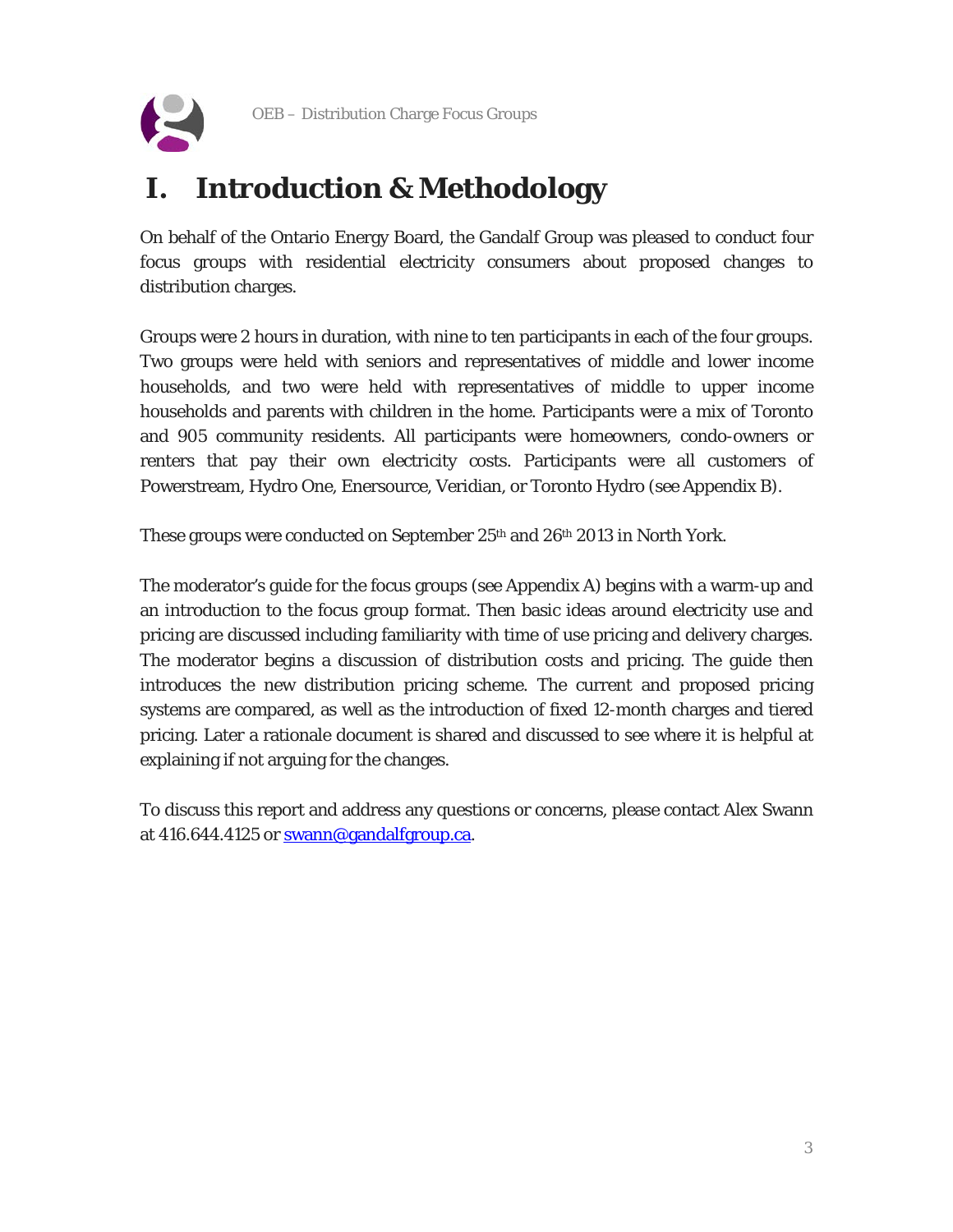

# <span id="page-3-0"></span>**II. Executive Summary**

Engagement in "time of use" (TOU) pricing among participants is high. Understanding the need to avoid or reduce consumption during peak times is something most were prepared to manage, although with varying degrees of difficulty.

While many understand how TOU and electricity charges are calculated, many do not understand why the electricity system benefits from peak-time pricing. More information about the actual and potential costs of delivery during peak times (and how the system has to be built to handle peak loads) was interesting to participants. It helped build understanding more about the service they get and as rationale for proposed distribution charges that reflect consumption during peak hours.

There was concern among some that bills would likely increase significantly under the proposal. A relationship to TOU specifically will be important – i.e. implying a range of rates rather than a focus on consumption during peak hours. But many people will be anxious to know specifically what will happen to their bills, either in transition or in the long run – will they jump up because of peak time usage or be introduced at a rate similar to what they pay now, given how tiers track consumption?

Consumers want tools not only to understand the calculation but manage their costs by offering evidence of past and present or projected usage with respect to what each mean for bills.

An explanation of how proposed "tiered" charges would track current variable costs was reassuring to some in the sense that they felt the new charges align with what they presently pay. Some could see the opportunity for bill decreases. But in the absence of certainty about their bill others were concerned about the potential increases of several dollars monthly. Citizens of modest means could be very vocal about bill increases amounting to \$4 or \$5 a month or more.

A more widely shared concern was the proposal to move to 12 months of fixed charges. It helped modestly to explain that system costs are relatively fixed month to month as a justification for fixed charges. That argument was somewhat undermined by the proposal to peg charges at different levels leaving people confused as to whether costs are variable or fixed and whether charges should be too.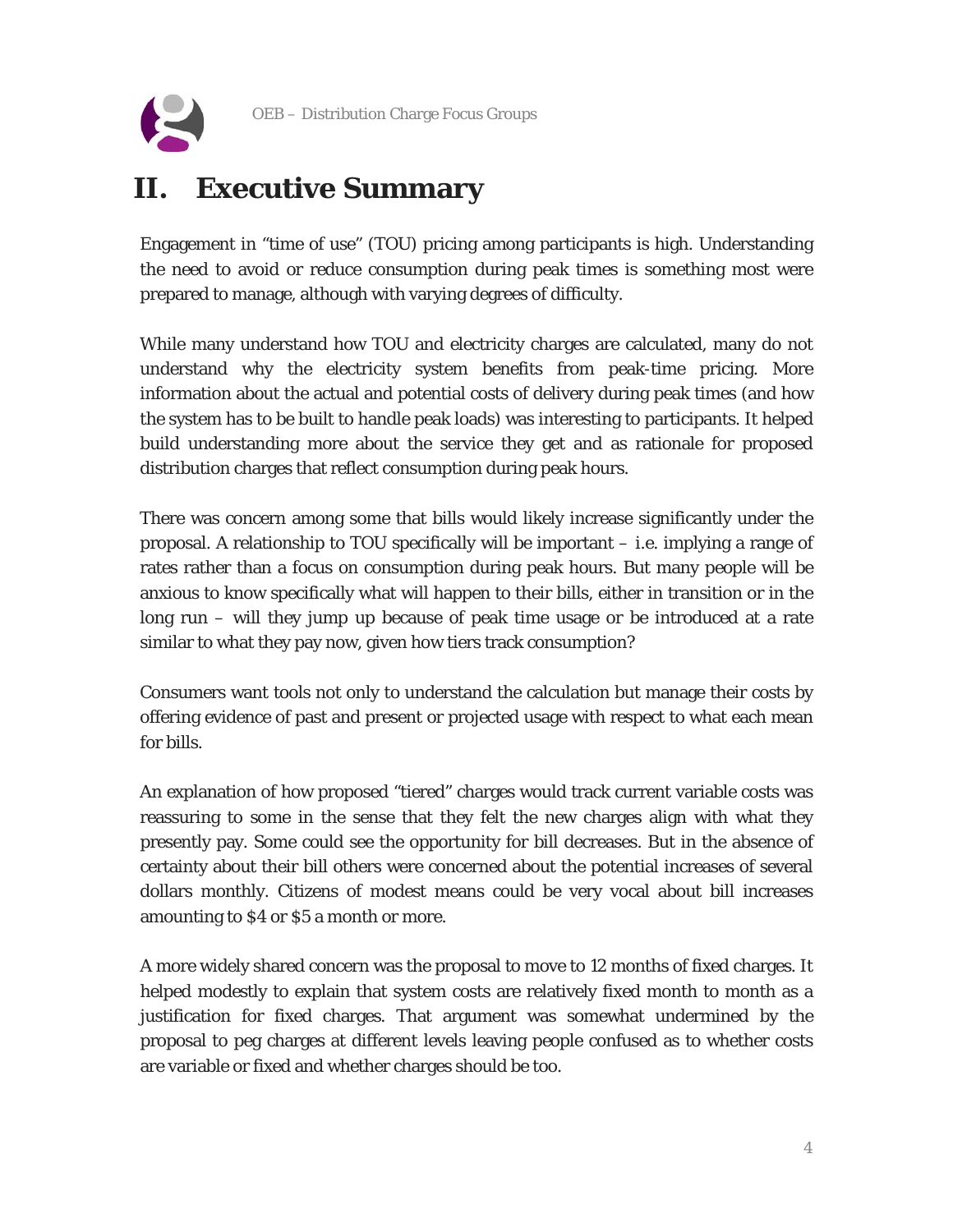

Fundamentally there is a concern about cost of living pressures here and an engrained acceptance that a substantial portion of costs or bills should be variable (perhaps more since the introduction of TOU). This specific proposal appears to preclude savings they believe they are working to achieve with steady reductions in use under TOU. Finally, a fixed charge approach over 12 months seems like a higher burden.

## <span id="page-4-0"></span>**III. Detailed Findings**

**Context: What Consumers Know About Delivery Charges and "Time of Use"**  Most in the groups said they had embraced "time of use" (TOU) pricing habits. They were aware of whether peak pricing impacted or benefited them or how they had changed their habits to conserve.

Despite this level of engagement, many do not understand why peak pricing is in place. Some assumed that when energy is in demand it will cost more to generate or import. But others assumed the price is merely raised when it can fetch more on the market. Only a few went so far as to articulate the goal of TOU pricing (to spread out demand) and if they did they would be far more likely to say this was to avoid brownouts than manage investments in system capacity.

Participants believe they get comparatively little information on their bills about delivery charges, compared to the electricity line where both the calculation or rate is evident. As well they are more likely to understand intuitively what they receive for the cost of "electricity." Few could articulate what they get for delivery. The infrastructure behind the system is simply not top of mind. It is not easy to visualize let alone value. This helps to explain why some participants told us they are displeased that the delivery portion could sometimes cost the same or more than the electricity portion of their bill. Some questioned how such a charge could exceed the value of what they believe they are buying.

We provided some detailed information to group participants about the costs entailed in the delivery line of bills. Little of the information about distribution or transmission (poles, high voltage transmission lines etc.) was surprising to them; it served as a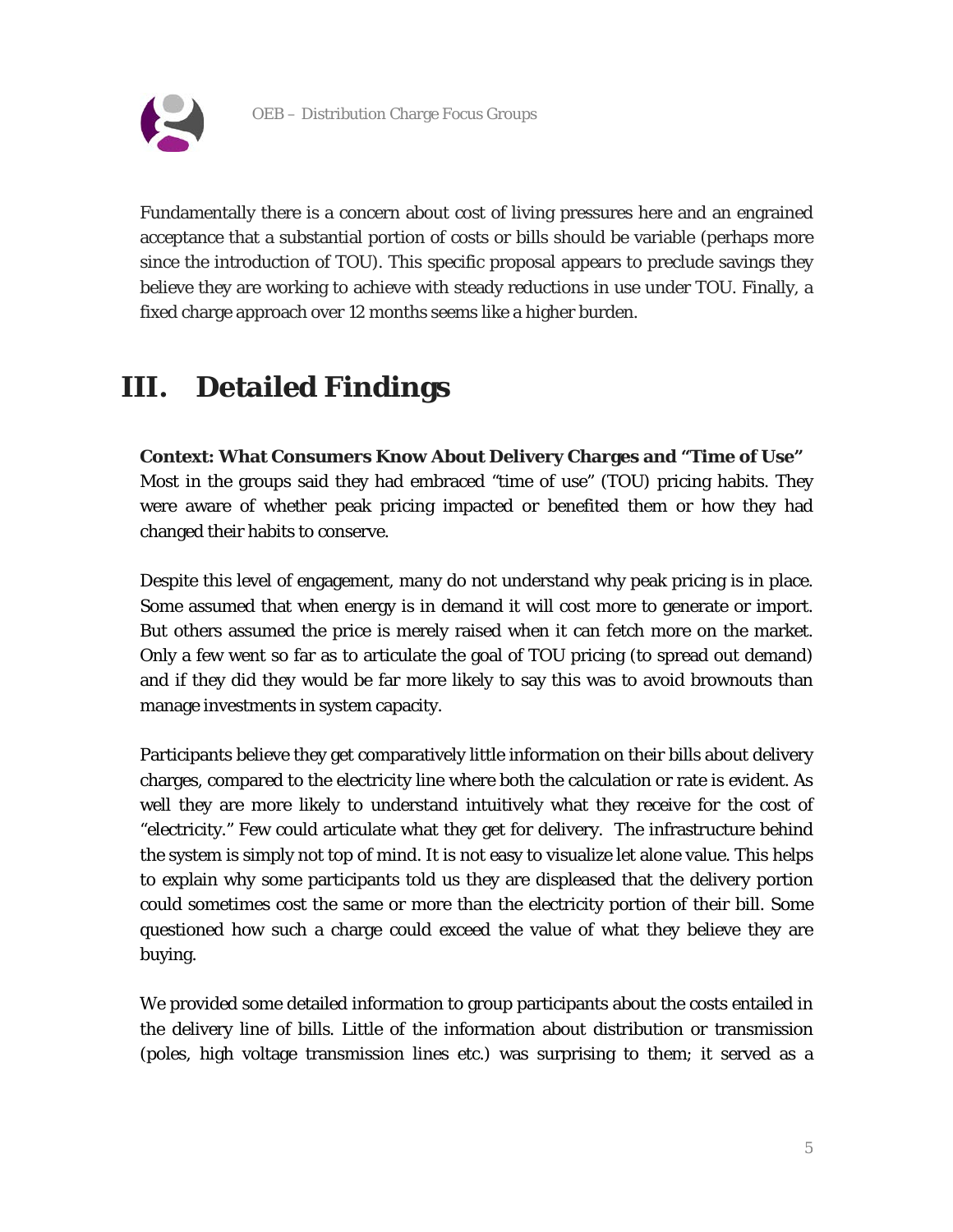

reminder of information that is not top of mind. It is somewhat helpful to getting people to visualize the true costs of their electricity consumption.

Showing how the line was calculated seemed more important. The lack of transparency around this charge now was noted in comparison to the detail around how TOU is applied and what drives the electricity charge or line.

#### **A New Approach To Distribution Charges**

When a proposal for pricing delivery based on demand during "peak hours" was presented we saw immediate concern from some in the groups. Those consumers appeared to believe they would be charged a higher rate per kwh for all their electricity use in relation to delivery – i.e. a "peak" rate. Others understood that this system would not impact them much if they felt they had reduced or could avoid consumption during peak times already.

A more widely held concern is that their bills give them no tools to manage this going forward. Participants wanted tools or metrics on their bills to better understand how charges are calculated in the new system, and to so see if they what targets they are meeting.

#### **A Rationale for Peak Time Pricing**

We found that the presentation of a rationale for these changes was somewhat interesting for participants and somewhat helpful to increasing acceptance of the changes. At least it helped break down the cynicism or concern about lack of transparency, which is a separate or additional concern that accompanies electricity charges and rate increases.

A "water pipe" analogy was helpful at building understanding of costs to the system that result from peak demand. This analogy effectively conveyed the idea that we need a bigger system to deliver more power at once.

If we have used language to tell consumers that infrastructure costs are static and don't fluctuate with monthly usage, some will not grasp the water pipe analogy or what costs to the system we could possibly be talking about. Indeed those who questioned whether the system needs to be build out to manage peak capacity assume that poles and wires are cannot be expanded and do not need to be.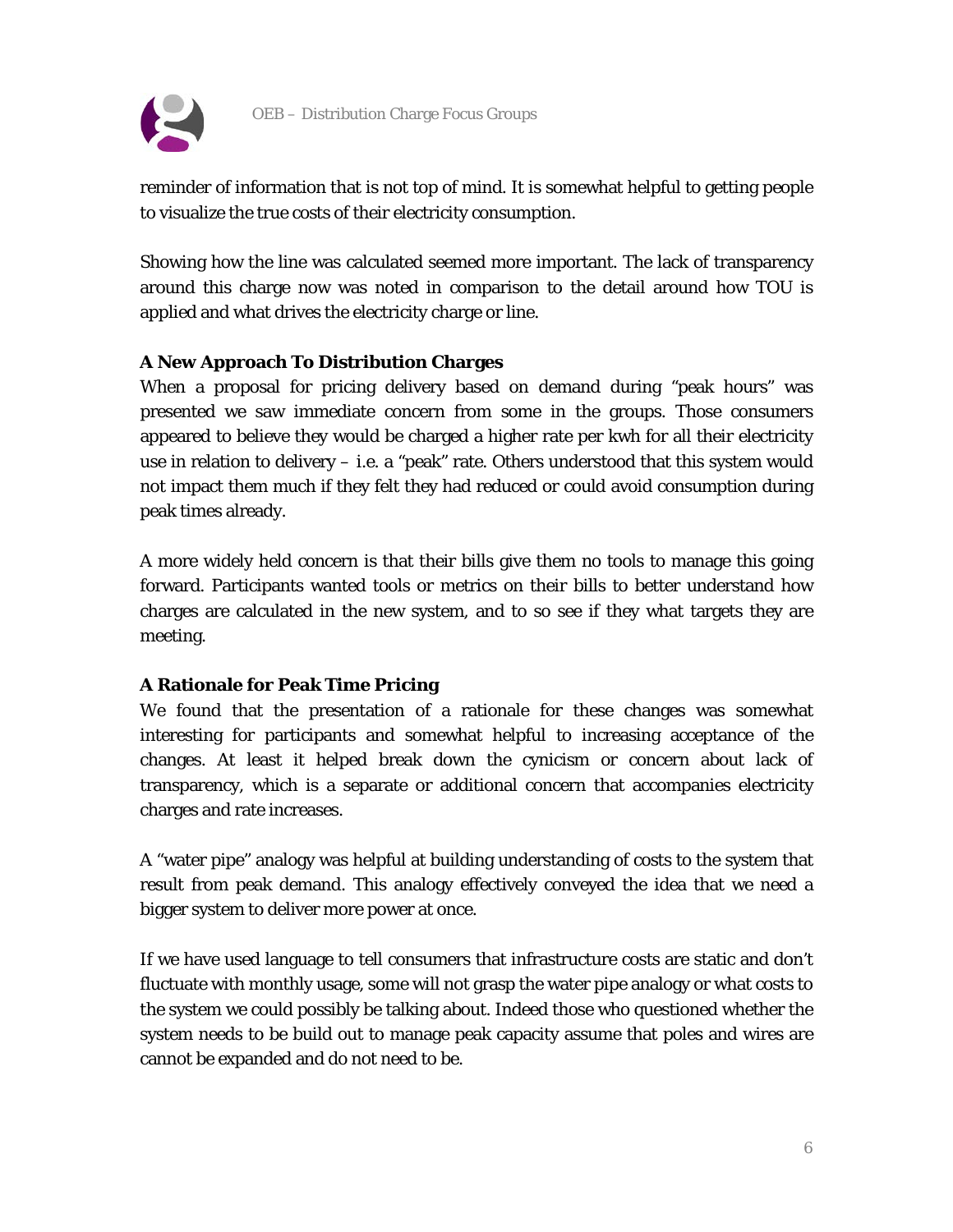

It will be important to talk about tangible investments that will have to be made or have been made to handle higher net peak demand. As well we should illustrate the problem in a way that people can grasp – e.g. the hottest days of summer and the concern that utilities must take in planning for the future. This would be a more graphic depiction of the costs and the risks and the need for pricing signals to forestall this.

There was a tension between an argument for less fluctuation month to month in terms of what the customer pays on the one hand and the need to talk about future costs or expanding the system to handle peak consumption. It is difficult to try convey that costs do not fluctuate as much as charges do (as the communications materials we tested did) and then speak to reduce peak consumption. It seems that a discussion of fixed costs should not be discussed outside of the larger argument or context. In our communications, the sooner we explain the big picture, and get at the total costs to the system of peak days (the "water pipe" analogy and planning for peak days) the better our argument. Our argument would emphasize that the system has to have a maximum capacity, one that might vary over time (i.e. some variability) but in essence only grow with increases in maximum demand, and not contract if average demand decreases.



A presentation of how peak time users' consumption could vary substantially from a consumer who either shifts or reduces peak consumption helped to illustrate to group participants the range of demand that homes have and what this can entail for the system during peak hours (shown in red in chart 2 above).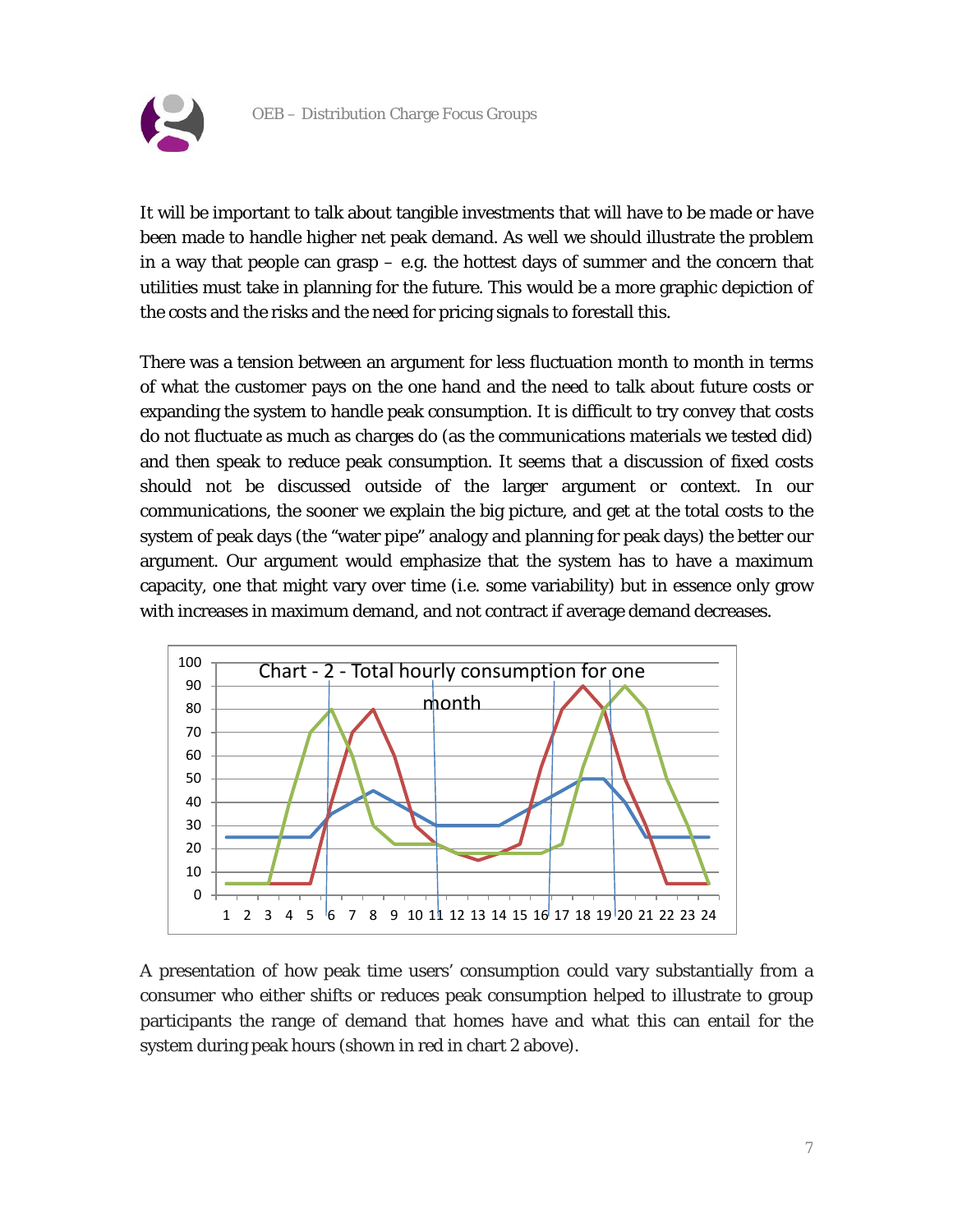

The idea that different utilities calculate the charge differently now (with some offering a very low flat rate) raised an issue of fairness that people agreed should be fixed. It might be considered as a talking point in communications; but if different utilities continue to have different costs (or if rural customers continue to pay more) it would negate the overall credibility of this argument. (Yes, there would likely be more fairness between consumers with similar consumption patterns with some of the various utilities but not overall.)

#### **Tiered Pricing**

Moving to tiered pricing drew mixed reactions.

Some in the groups were not concerned about new charge system because they believed they had shifted or could move their power consumption away from peak times. Some believed they would benefit with a lower charge. How many will be able to do so in transition, and over time, will impact the long-term communications around this issue.

Others felt that since they are likely to adopt some energy efficiency measures, but are limited from adopting substantial conservation efforts, this system prevents them from seeing small reductions in costs and therefore any reductions which they would see otherwise.

A few questioned any suggestion that this was revenue neutral – either to consumers overall or to them in particular. This fact will not be assumed. Some will assume the tiers have been selected in a way that means a net revenue increase.

The key concern here is the possibility that some would see increases. In the short run, many will be concerned about this possibility. And in the long run, a few may determine their charges increased even if they haven't switched tiers that they are in the lower-end of the scale within a tier (see chart 1: differential can be deduced from the pricing graph with tiers and current charges or rates, e.g. at about 900 kwh or 1900kwh where the red tiered line exceeds the blue straight line of current rates).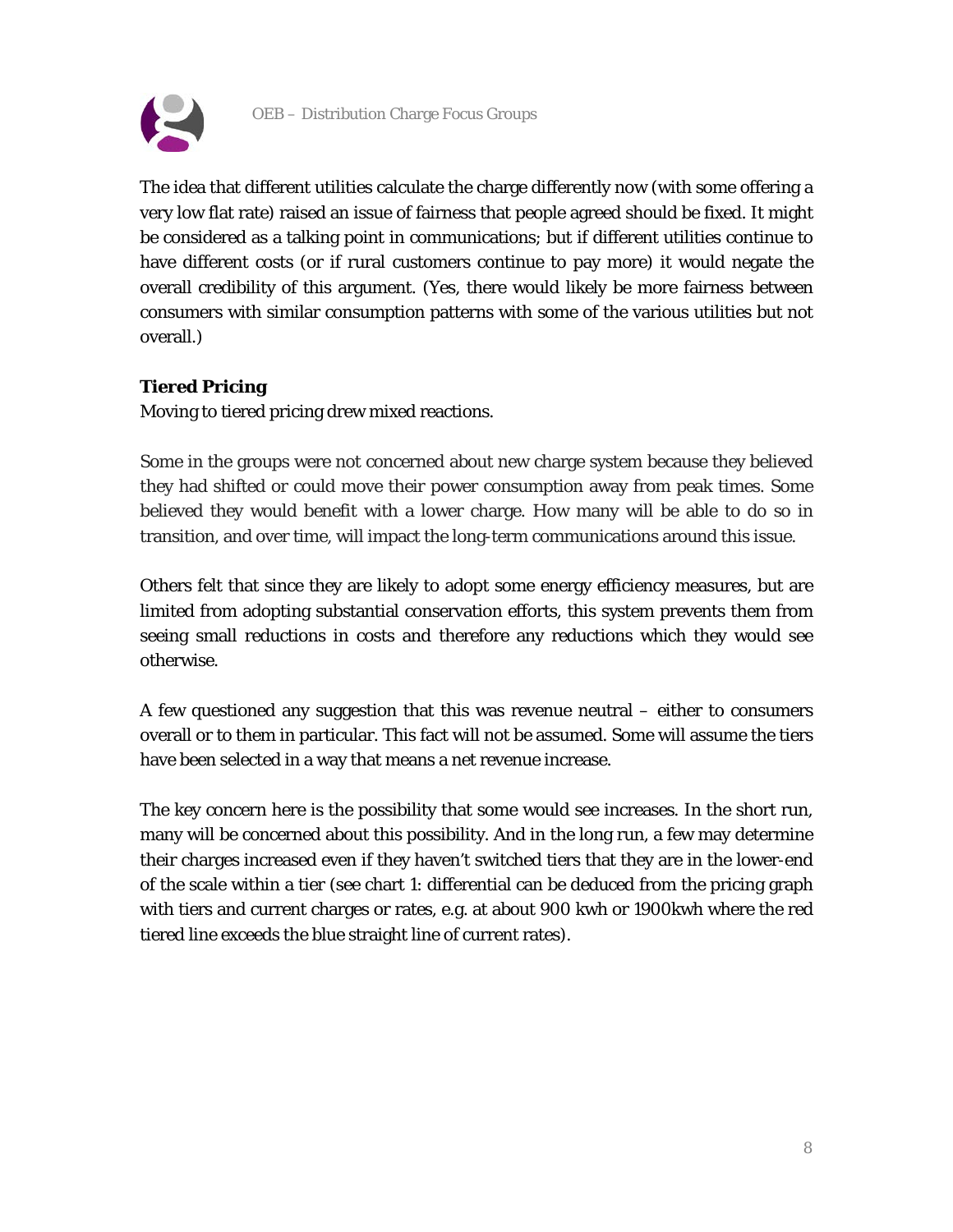



An approximate increase of close to \$5 monthly will be an irritant for those who believe their bills have increased of late with no change in consumption. They will be a serious concern for those of modest means. Based on what we heard, citizens of modest means who already feel stretched could be very concerned and very vocal about bill increases amounting to \$4 or \$5 a month or more. We heard suggestions about increasing the number of tiers to make such cost differentials lower.

#### **Maximum Usage Pricing**

The concept of maximum use during peak times is difficult for people to understand and raised concern among a few. There is no template for measuring maximum use that people are used to in the way they understand TOU. It was not obvious how this would be calculated.

Without precise details of this there was concern expressed by some that small lapses in their conservation efforts will mean they will have to pay a high price for that (even if they conserve diligently on the vast majority of days during peak times). So there will be questions of fairness if they have conserved on the vast majority of days during peak demand times and essentially helped to reduce peak consumption.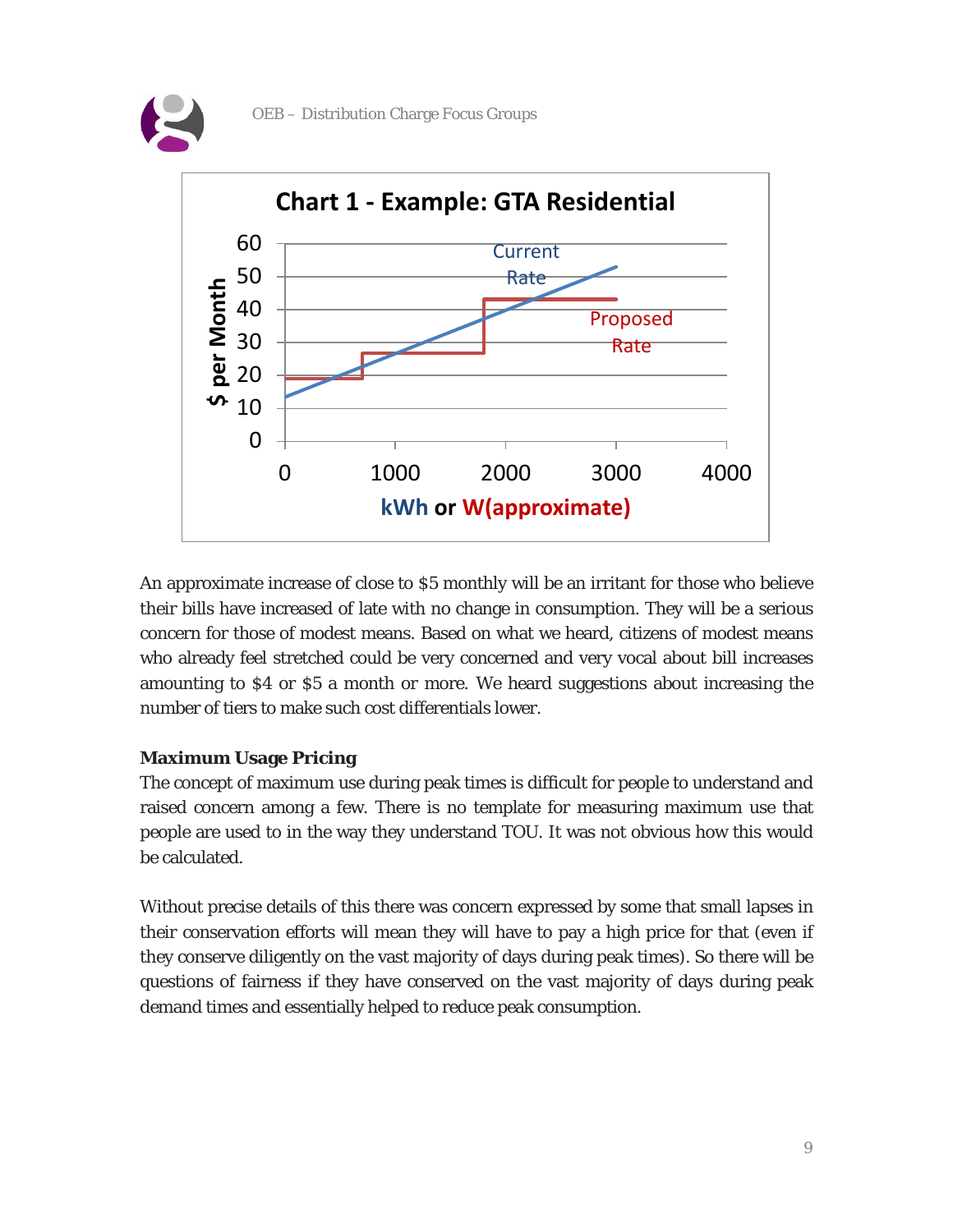

#### **Fixed Monthly Charges**

Moving to a fixed monthly charge every month for 12 month periods was problematic for participants in our groups. Concerns included:

- The fact that many assume they will seek efficiencies in the course of each year and that this will forestall the benefit or reduce the payback of those.
- Others believed that if we were encouraging reductions in peak consumption, along the lines of TOU pricing that they should be incentivized either to the full extent or in the way they are accustomed to.
- Some worried that in order for them to qualify for lower charges due to decreased consumption, that decrease in consumption would have to be sustained for 12 months and with less forgiveness than exists now for lapses. It seems like a higher burden, with a chance of no reward if they fall short.
- Two groups' participants were particularly cynical and felt that utilities might simply change the rules or conditions at the end of each year, and that the promise of lower rates based on a reassessment of usage would essentially disappear with a rate increase.
- This helps explain why several respondents immediately asked if they would see credits retroactively if use was lower than assumed in the rate they were charged.

The responses we heard suggest people believe their bills and distribution charges vary substantially month to month.

Variability is a deeply engrained principle – from home to home and month to month. While most cannot explain how the charge is calculated now they apply the perspective that charges should not be the same for each household and should be affordable for those who are both of modest means and consuming less. Individually, for themselves, consumers expect to be able to decrease each bill amounts as their consumption comes down.

We found a few individuals supported the idea of fixed charges in that costs to them do not fluctuate month to month given the constant costs of delivery infrastructure. But, if they accepted that, they might then have trouble understanding why delivery charges could be pegged higher or lower based on peak demand. This issue is complex and confusing until we introduce the need for the system to be built to handle peak demand (using a "water pipe" analogy, which we discuss below).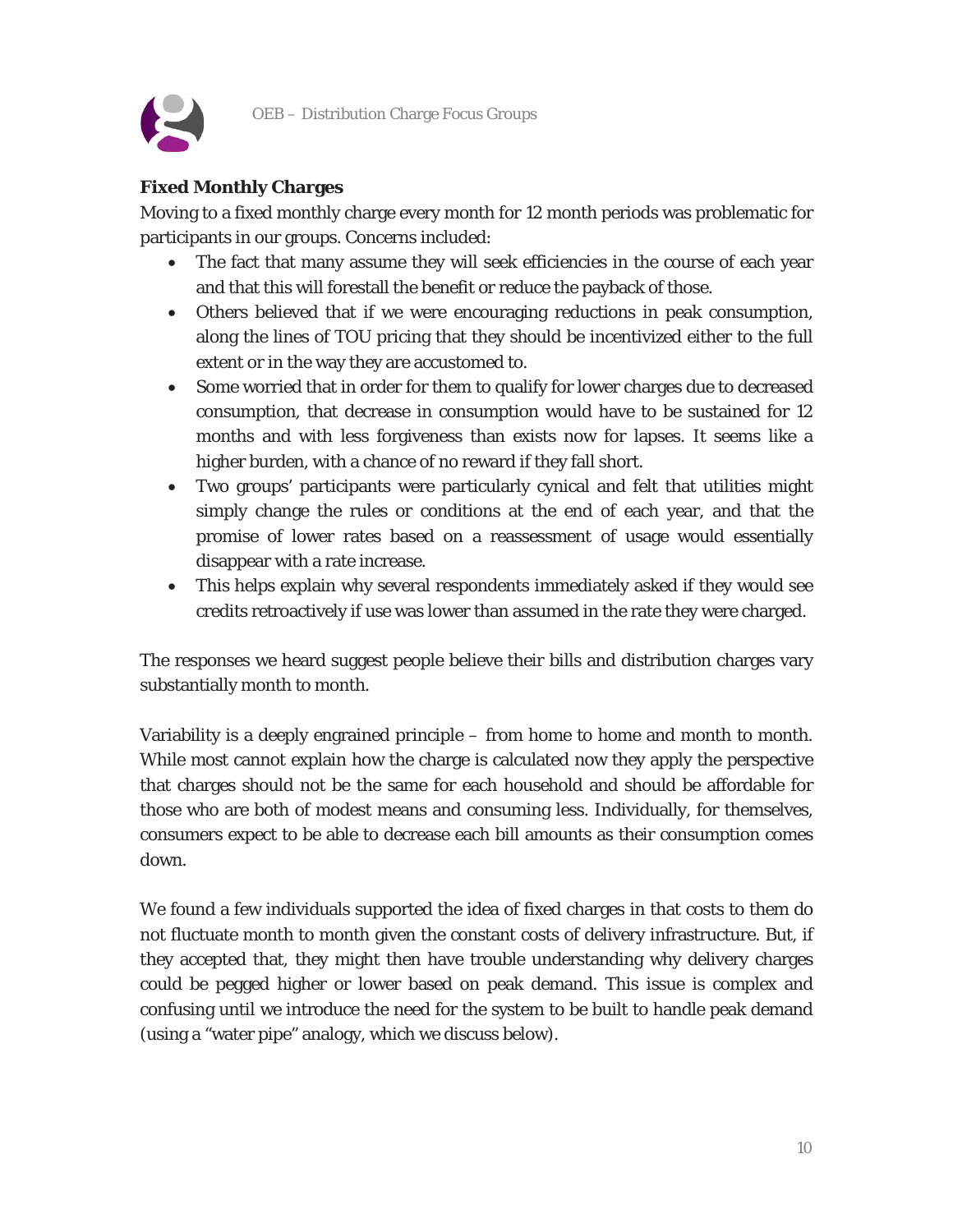

### <span id="page-10-0"></span>**IV. Considerations for Communications & Implementation**

The following are a number of considerations and suggestions for any eventual implementation of the proposed new delivery pricing scheme drawing on what we learned from the groups.

- 1) The first key area for communications inevitably deals with the cost to consumers.
	- Many will want to know what their new costs will be after transition. If there is likely to be little to no change it will be important to communicate it. It will not be assumed – many simply assumed they would be paying very different amounts for delivery charges. Sample bills and a chart showing the relationship between pricing tiers and current rates will be helpful to explaining the costs after transition. (Chart 1)
	- Caution must be taken to carefully explain that pricing based on usage during peak-hours does not mean automatically mean higher charges across the board. It would be more appropriate to explain we are introducing different charges that reflect whether consumers shift usage away from "peak" hours, rather than say we are introducing charges based on "peak" consumption. We should come as close as possible to aligning this to TOU principles, rather than "peak" rates per se to explain more clearly that there will be lower rates and a high rate.
	- But consumers also want the ability to manage and understand implications of usage on these charges. Such tools could help to forestall "sticker shock" and offer fairer warning. Obviously if we could offer the potential of savings in writing or offer a clearer signal of the benefit of reducing peak consumption it will be helpful as well. Announcing the new delivery pricing scheme before it will go into effect, but begin including usage tracking and projected delivery costs on bills in advance would help with the transition. The initial announcement should include a brief fact sheet (bill insert) and direction to an OEB website with an FAQ document and detailed materials, including different electricity consumption profiles to demonstrate the overall effect of the scheme.
	- What the groups could not assess was the likelihood that some would in effect jump up a tier or two if they were substantial peak time consumption users, but low net users overall. Many assumed from the tiered pricing we presented to them that their new charges would roughly track current charges (or that they could or had reduced peak time consumption already). Ultimately, where people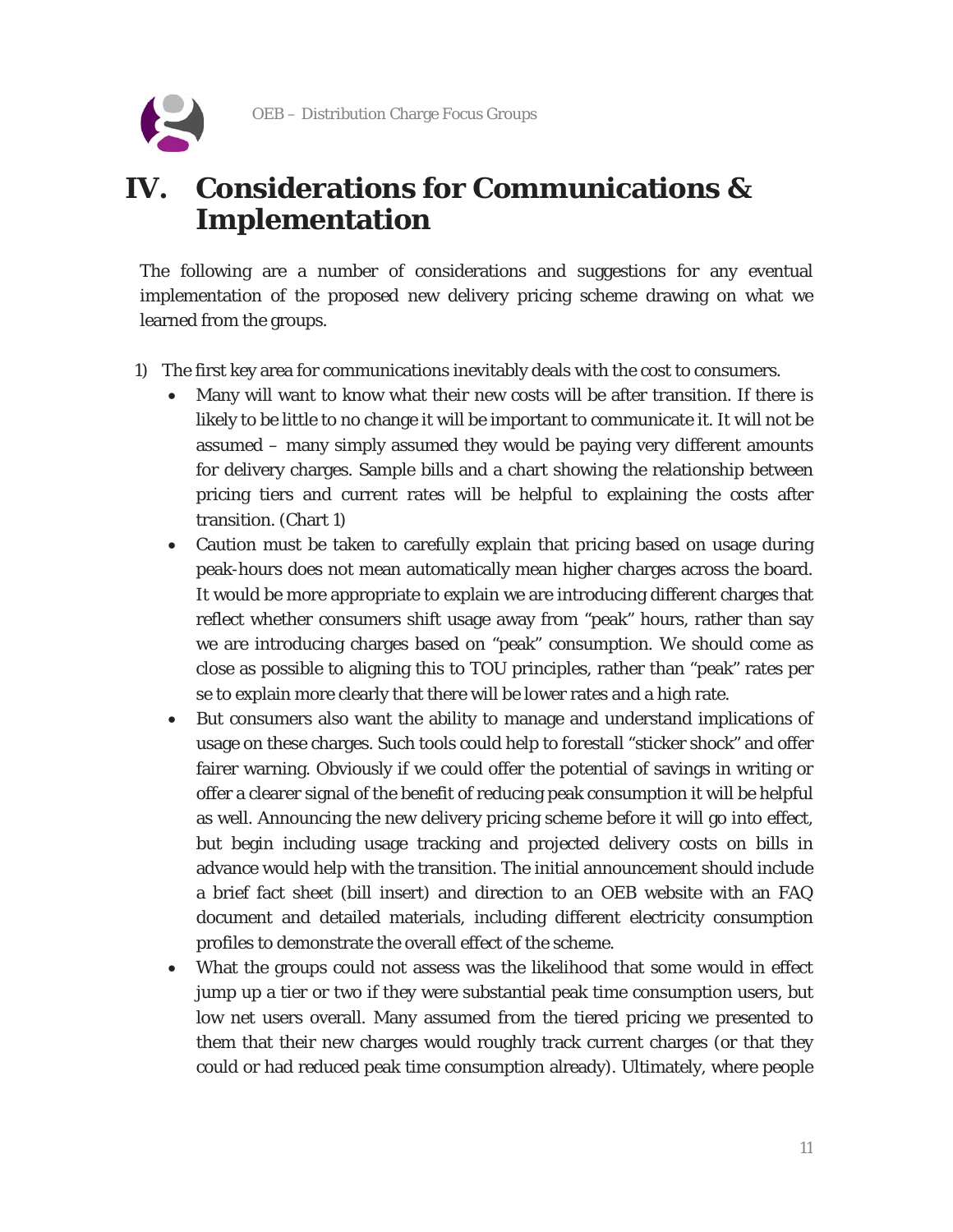

land will depend on a calculation of their bills, something we couldn't do or present in these groups. Managing communications around those larger increased (if they occur after transition) will require some planning based on an understanding of the likelihood and frequency of those cases.

- 2) In addition to outlining how this charge will be calculated, offering some rationale would be helpful.
	- Participants mostly accepted and understood the rationale and "water pipe" analogy for explaining why the new scheme is necessary. Many said we had presented a good argument for changing the charge or at least why "peak" time consumption is an important issue that needed to be dealt with. But more work could be done to consider how to build this analogy and make it real – both in practical descriptive ways if not also in ways that are graphic or capture attention around the seriousness of the risks or costs if a system is not built to handle maximum capacity.
	- Understanding this was also the only way to convey this scheme had a fairness element – i.e. those who put strain on the system in peak hours should pay for the costs associated with that. In the absence of that, these charges will appear arbitrary and fairness will not be understood or assumed in any way.
	- Peak-time pricing seemed in people's minds more linked to the cost of generation and electricity in peak hours than the delivery costs of an LDC. The relation between peak-time pricing and the delivery line may not be as readily accepted as it has been with respect to the electricity line. So the "water pipe" analogy, if built out a bit more with tangible examples will overcome the doubt that would otherwise exist about how peak rates for electricity would really impact static or day-to-day costs at LDCs.

Messaging (or the rationale) should cover off whether this scheme is revenue neutral or not (i.e. whether it is designed to raise more resources for LDC's investments). If it is revenue neutral but meant to send price signals we should say that. If the intent is to raise funds for identified future distribution costs, we should say that too but also stress to the extent possible that this offers a price signal with the capacity to help contain escalation of those system costs.

A chart comparing different approaches to total consumption or to shifting consumption out of peak time, proved to be helpful to the arguments we were making and the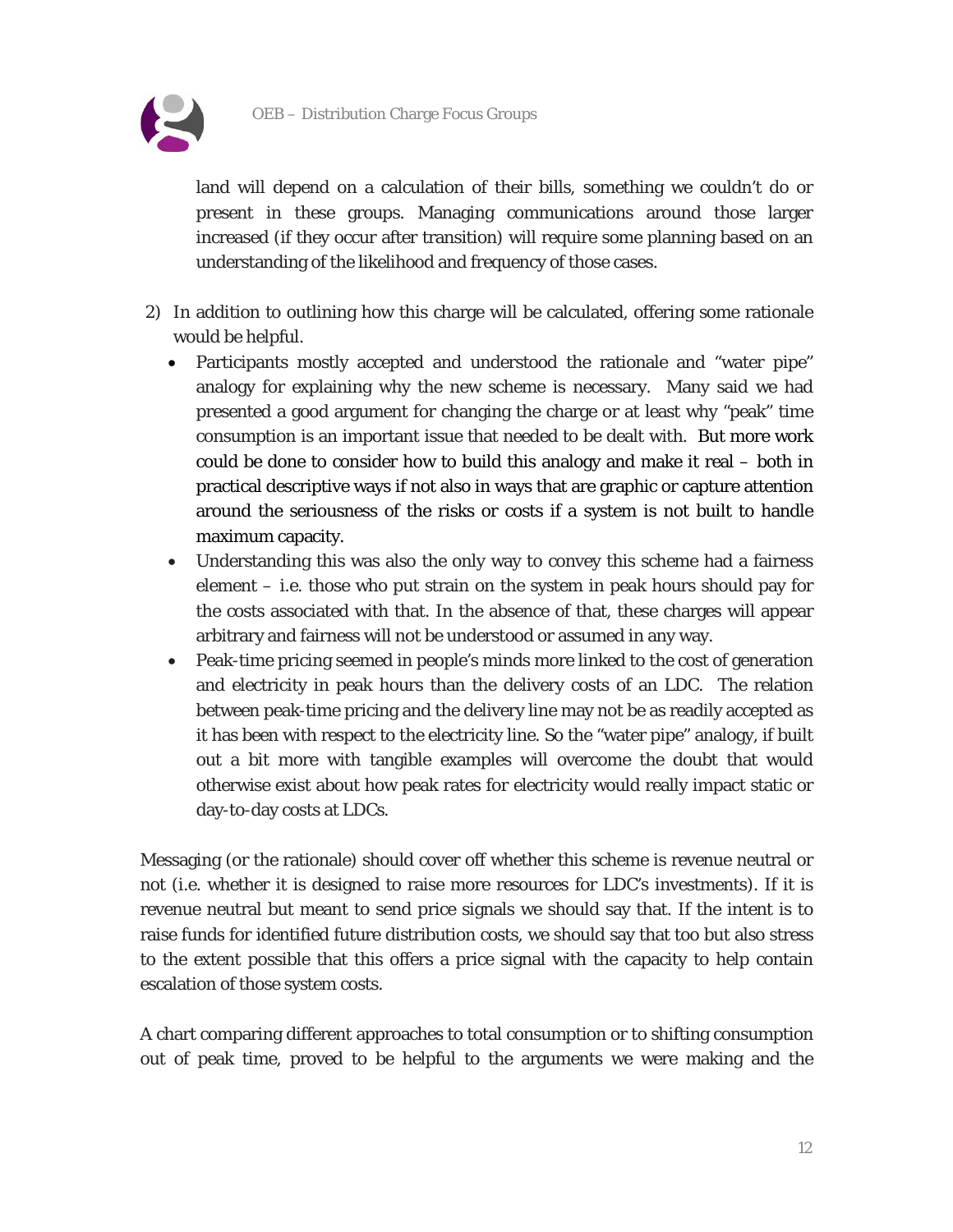

behaviour we were seeking to effect. It illustrated at once the degree of stress that peaktime usage can put on the system overall (the rationale for costs that handle larger peak consumption or in this case a higher maximum) and the divergence between customers (the potential variance in cost per consumer).



There were many technical adjustments that group participants told us they wanted (or matters requiring clarification). To be sure many consumers will want less risk of increases. But below are some suggestions we received. Most of these are geared towards avoiding unintended consequences.

- Some consumers wanted us to consider more than 3 price tiers. The price differentials could be reduced as could the number of people who see increases because of where they sit relative to the curve. These people may be small in number as a percentage of the population but they may be more vocal than those who see savings.
- Participants asked about scenarios where someone moved into a new apartment or buys a home wherein the previous user had high peak-hours consumption. They found the idea that they would be punished for someone else's behaviour to be unfair. Perhaps new residents of apartments and new owners of homes and condos should begin with the median delivery rate. After 3 months, the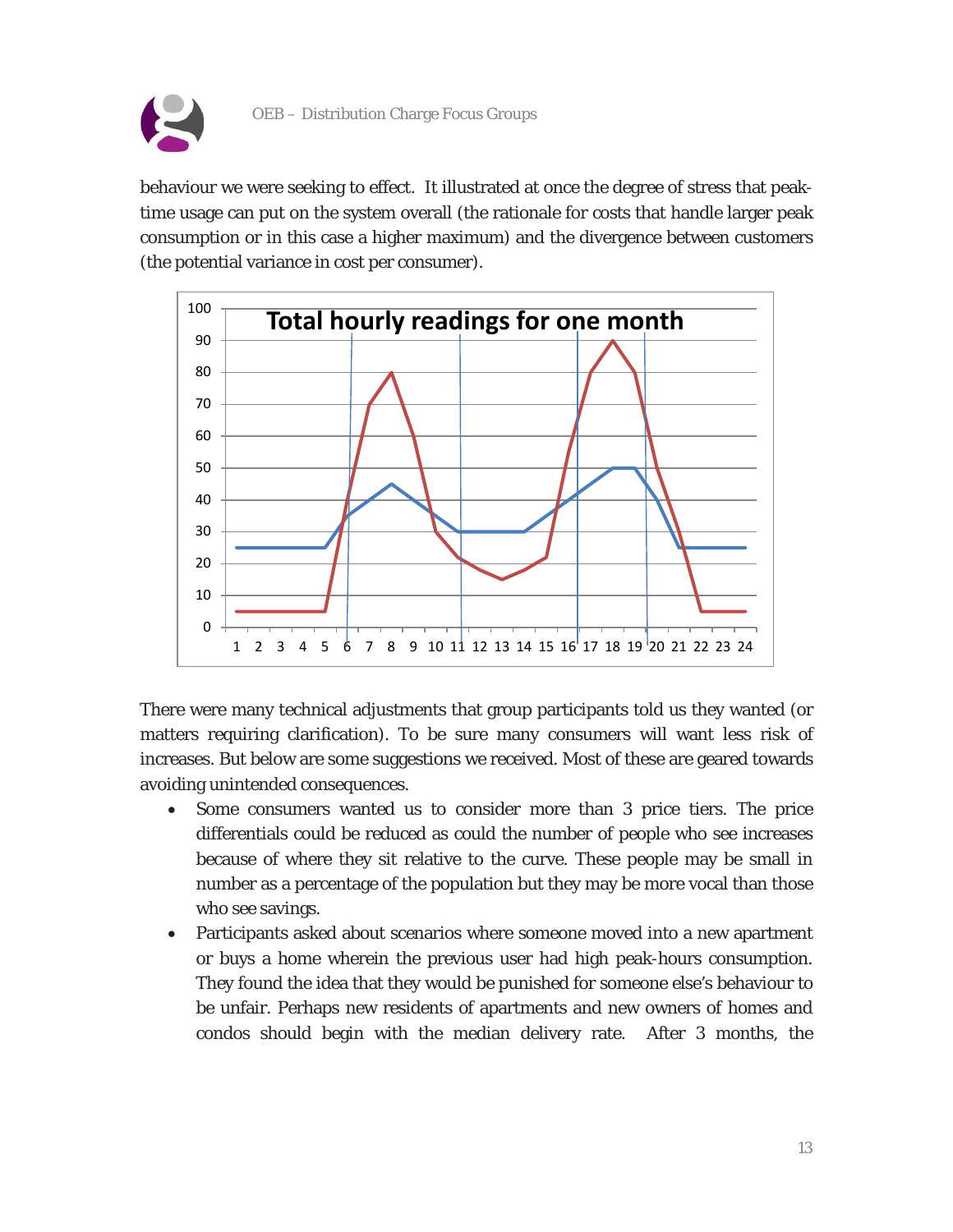

consumer would be assigned a tier based on their consumption thus far, thereby beginning a new one year period of delivery.

- Moving to 12 months of fixed charges was a difficult concept for participants to accept. As mentioned above, the idea that charges would be assessed only annually was seen as either too high a bar to set for conservation or too great a lag between behaviour change and reward. A 3 or 6 month cycle might be somewhat more acceptable, but could at least could be considered in a transition phase: e.g. with a reassessment at 3 or 6 months, as part of a transition period before moving to 12 months of fixed charges. If someone ends up in a higher tier based on previous year's usage, they will be able to opt out sooner if they have the capability to shift consumption. As well a true price signal with some measure of forgiveness and of limited impact might be one of the best forms of communication to effect change.
- It may be worth demonstrating how much or how little changes from month to month under current pricing with some utilities. Many don't track this now, but they presume it's not a small amount. Some presumed that on a net basis they would miss out on savings resulting from months when they have substantially lower peak-time consumption. A transition phase and some element of more onbill transparency about how charges have varied month to month might illustrate how little the variation and savings have been in some months and vice versa how that fixed charge could also be below what they have paid in a given month.

In the long-run, communications about and the impact of this file will depend on the degree of increases that are likely. For the majority we seem to be talking about small changes with minimal financial impact. And that will need to be part of the thrust of communications. Under normal circumstances that would merit only modest efforts of communications or passing notice. But a small minority could be a vocal one and the number of people who see substantial increases needs to be understood and anticipated and managed accordingly.

Some consumers are irritated about the costs they pay for distribution and electricity as it is. So our adjustments do not come in a vacuum. They will be perceived along with the complexity entailed in other recent changes to bills.

Second, this is a complex brief. We are proposing or discussing three technical changes at once to calculating one charge on the bill. It will be important to put an emphasis in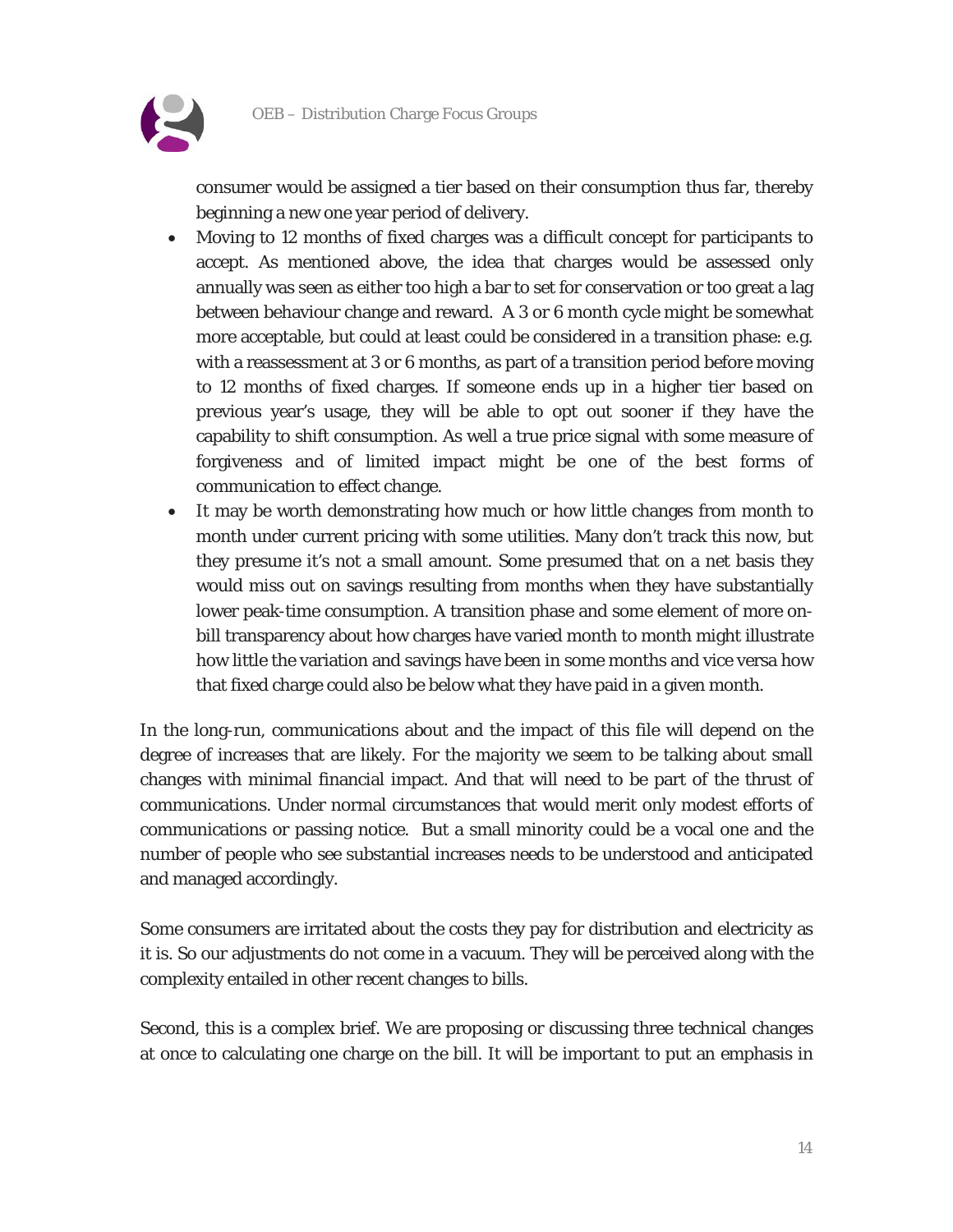

communications on two ideas, not several technical changes. The details of the changes should be made available to all but not the thrust of communications messages.

The rationale is likely to be helpful, but communicating it to millions of Ontario consumers is understandably a large challenge. Despite the amounts they pay, it's noteworthy how little most know about the costs of the system. Many have not investigated the issues at stake up until now.

Moving to fixed charges will be a difficult issue to explain or justify, unless the net impact remains small. A transition period will help so people feel they have a chance to lower bills. The more tools we provide about past and future variability and how to manage costs and see rewards the less concern people will have that they are locked in for one year. If we can truly point a way to lower bills for some, at least some will feel advantaged by the system. Finally, it's noteworthy how many use the tools that come with their bills. As complex as it may be, a reengineering of the delivery line will lead many into some understanding of our change.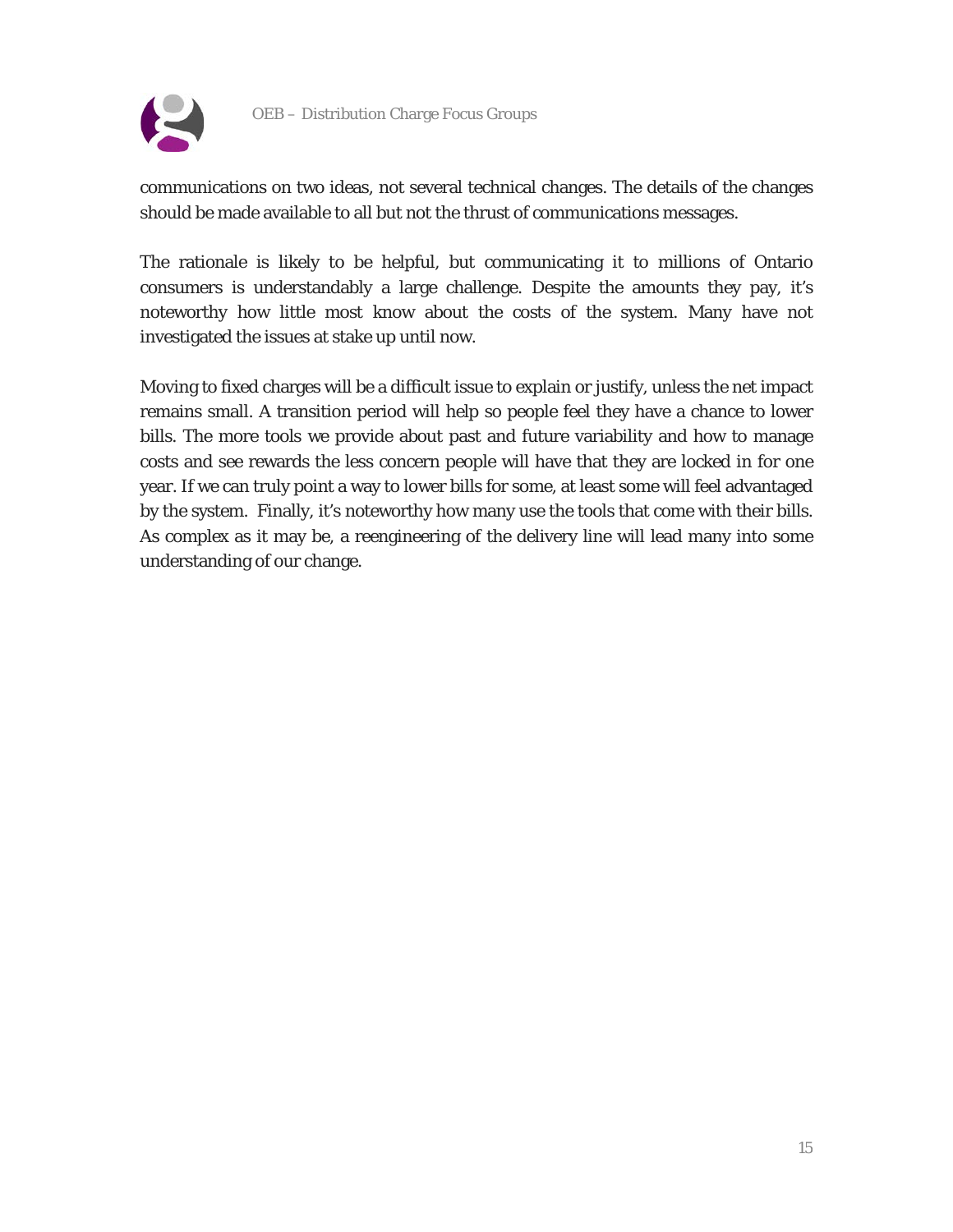

# <span id="page-15-0"></span>**V. Appendix A – Moderator's Guide**

#### **i. Warm-up/Introduction**

- *Thank participants for attending*
- *Lay out key ground rules, goals of the discussion*
- *Note one way mirror and video/audiotape, assure complete confidentiality*
- *Electricity - brief intro to topic – ask participants to introduce themselves tell us if they receive bills from a local utility and which. Ask if they signed a contract with a reseller/marketer. Ask how long they have purchased from that utility/marketer and how long they have lived where they live.*

#### **ii. Background – 10 minutes**

- 1. I'm going to ask you about various charges on your electricity bill. First off, how many of you know what time of use pricing is? Are you familiar with that? (show of hands, have a brief discussion to establish facts)
- 2. And peak pricing? (show of hands, have a brief discussion to establish facts)
- 3. How many of you have tried to reduce your peak consumption since time of use pricing was introduced? (show of hands)
- 4. Why does the electricity system charge more during peak hours? (Probe to understand how many see this as related to charging for demand versus managing demand supply, conservation)
- 5. What would happen if prices for electricity were the same at all hours?
- 6. Does the cost of running the electricity system go up during those hours if and when a lot of consumers are at their maximum demand all at once? (Probe to see if this scenario is thought to be not about costs and infrastructure but about risks and brownouts or both or other.)
- 7. How many of you have noticed the delivery charge on your bills? What does that charge comprise or pay for? What are some examples?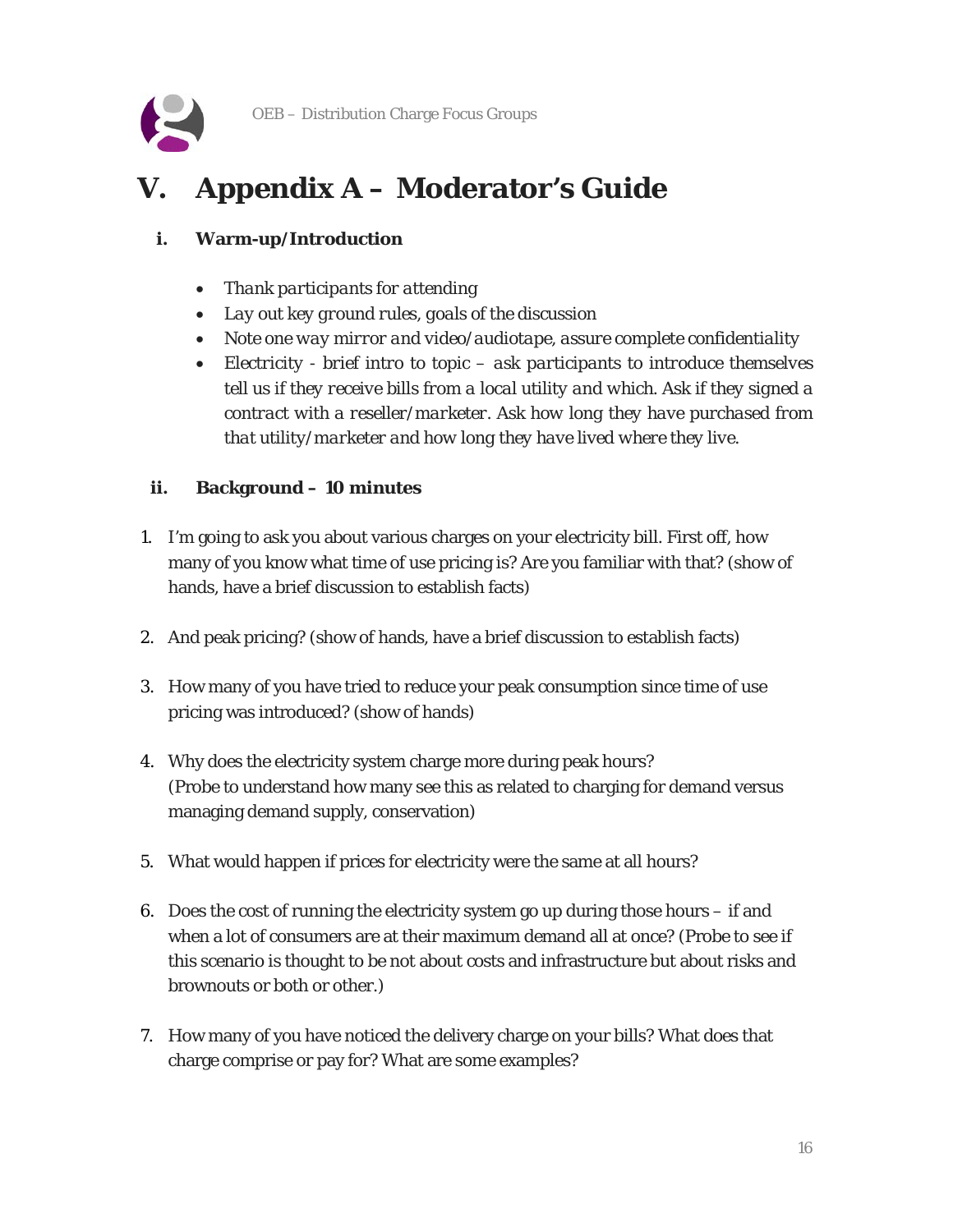

- 8. Where does that charge go? Who receives it? *(At this point ask each to review a sample of a bill. Each has been encouraged to bring copies of their bills. We will have a sample on hand – "HANDOUT 1")*
- 9. It actually represents two different payments: one to pay for distribution to you from the utility and second to the transmission company that brings the power from the generator to the cities at high voltages. Is that new information? Does that seem different than you expected?
- 10. *(The moderator will then explain)* The delivery charge represents the cost of such things as the transmission towers, wires, transformer stations, the poles outside your home and all of the operational costs to maintain and enhance that system. Is that a different explanation than you might have expected?
- 11. Are there other costs to delivery that that list did not include that you would think would be included?
- 12. Does the delivery charge vary between households?
- 13. Does the delivery charge vary from month to month? Can you bring this cost down or just your electricity charges? Or both?
- 14. Can you tell me how the delivery charge is calculated?
- 15. Do you look to see if that charge changes month to month? Is it something you watch closely? (Probe to understand how they view this now and what variables they feel exist)
- 16. How many of you have heard of the Ontario Energy Board? Do you know what it does? (After gauging sense and awareness, moderator will read out a basic summary of the mandate of the board.)
- Mission: to promote a viable, sustainable and efficient energy sector that serves the public interest and assists consumers to obtain reliable energy services at reasonable cost.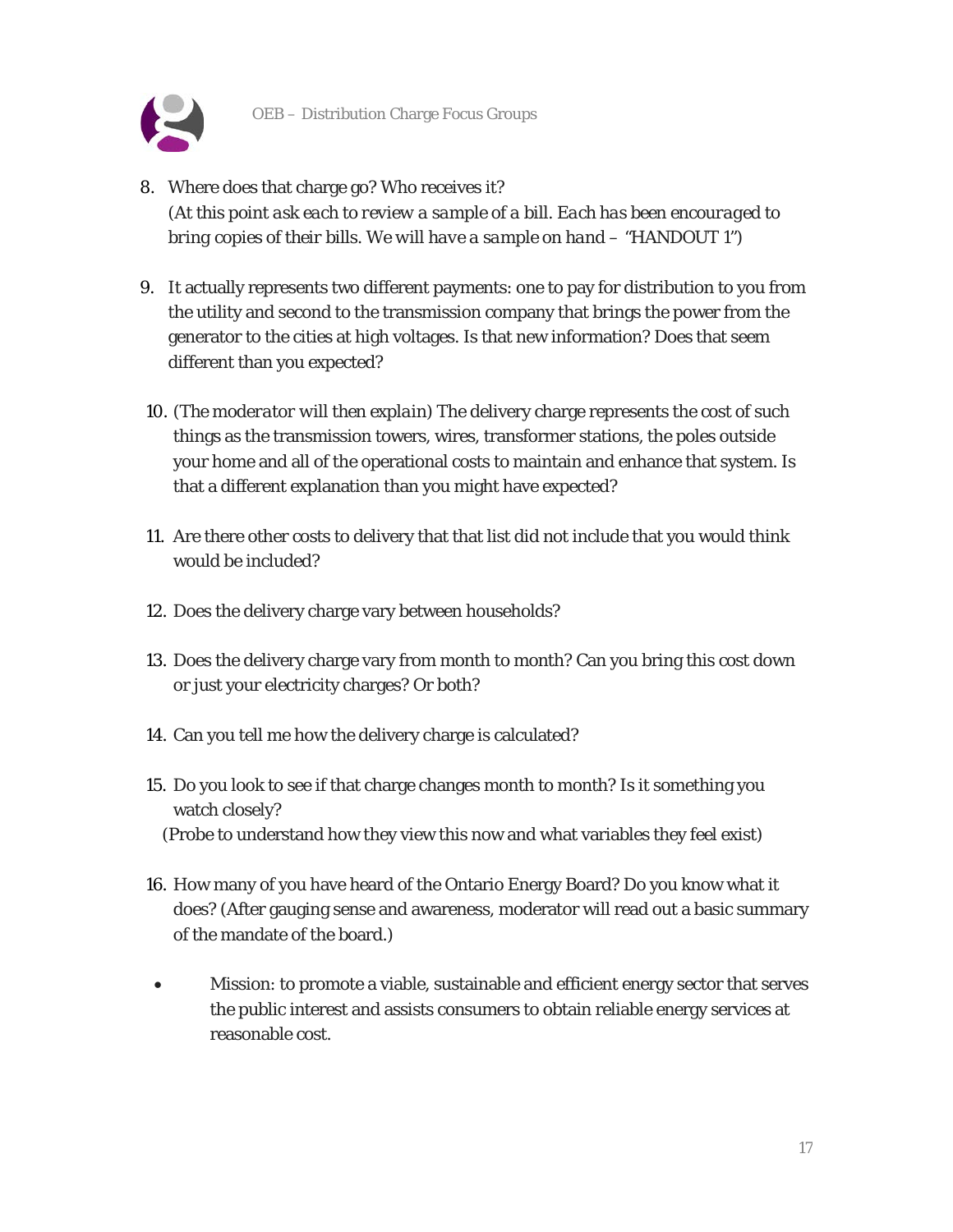

The Board regulates the electricity and natural gas sectors in a manner that focuses on outcomes that are valued by consumers

#### **iii. Technical Change Testing – 25 minutes**

*(Each participant will receive and be asked to read a handout. Ask respondents to read these paragraphs - all excerpts from the primer document that deal with a proposed technical change – this is "Handout 2". Using pens or pencils circle ideas or phrases they like, cross out what they don't like. Put a question mark where they have questions or are confused by anything.)* 

17. Please review this document about the delivery line. This outlines a proposed change to the delivery line. Using pens or pencils circle ideas or phrases that you think are positive, cross out what you don't like. Put a question mark where you have questions or are confused by anything. I will collect these at the end of the groups. Please don't put your names on them. When you're done we'll talk about your reactions, so please just read this through till the end before discussing.

#### *HANDOUT 2*

- *a) The biggest part of the Delivery line on your bill goes to your local distribution company, like Toronto Hydro, Enersource, Powerstream, Veridian etc. Those utilities (there are 77 of them) apply to the Ontario Energy Board for permission to collect enough money to cover their costs of serving their customers.*
- *b) Utilities charge households a small monthly fixed fee along with a rate based on how much you consume.*
- *c) A new way to calculate and charge distribution rates would be to link those rates to how much a customer uses during busy, peak demand time of the day.*
- *d) We can do that using the data from a home's smart meter and pegging a person's distribution charge based on how he or she used electricity during the previous year. It would be a fixed, monthly charge pegged at a level related to your usage during the peak time of day.*
- *e) Over the course of the year, your monthly charge would not change from month to month. The charge would be based on your consumption from the previous year. If you reduce or increase consumption significantly you could pay a lower or higher amount.*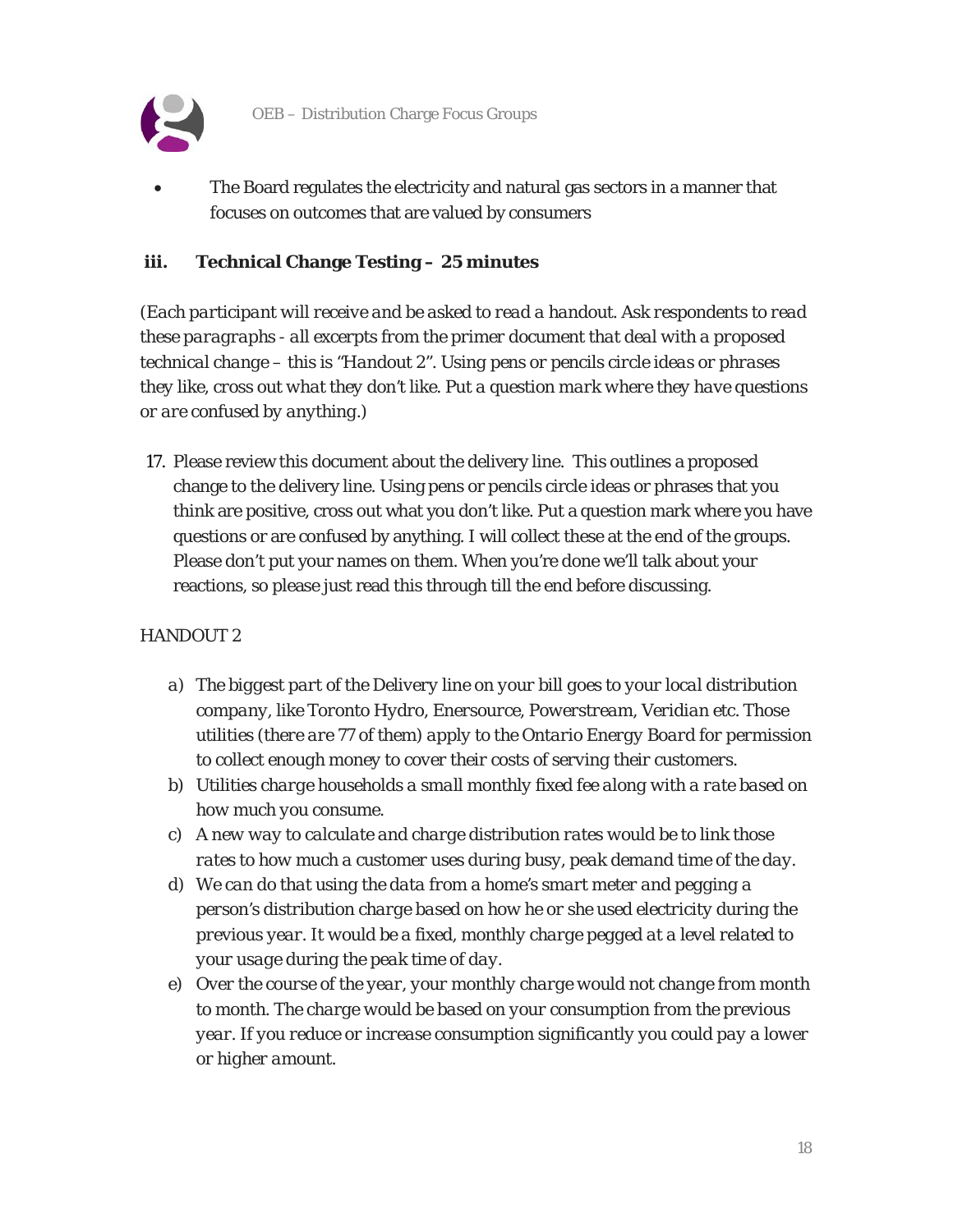

- *f) Customers with a charge in the middle or upper range could shift their consumption away from those times of day when electricity is most expensive and when demand is high and be able to reduce that fixed charge for the following year.*
- 18. Was there any language here that you found needed clarification? Is there anything that you didn't understand? (probe first to understand if any of this was not clear).
- 19. What is your reaction to this?

*(Moderator will need to ensure at this point that everyone has understood the facts – that this is a change to the distribution charge within the distribution line only. Take the time at this point to discuss the basic changes introduced here, ensure each is understood and get any further reaction.)*

- 20. The new way to calculate and charge distribution rates would be to link those rates to how much a customer uses during busy, peak demand time of the day.
	- a. Did you have any questions about that or does that seem clear?
	- b. Do you have concerns about that?
- 21. You would pay the same amount each month so there would not be the fluctuation from month to month. At the end of the year, a re-calculation could occur if you have increased or decreased consumption during peak periods.
	- a. What did you think of that?
	- b. Did you have any questions about that or does that seem clear?
	- c. Do you have concerns about that?
- 22. Does this concern you at all, possibly or not at all?
- 23. What concerns would you have?
- 24. Why would this be a good thing?
- 25. Why do you think this is being done? (probe for as many reasons as possible)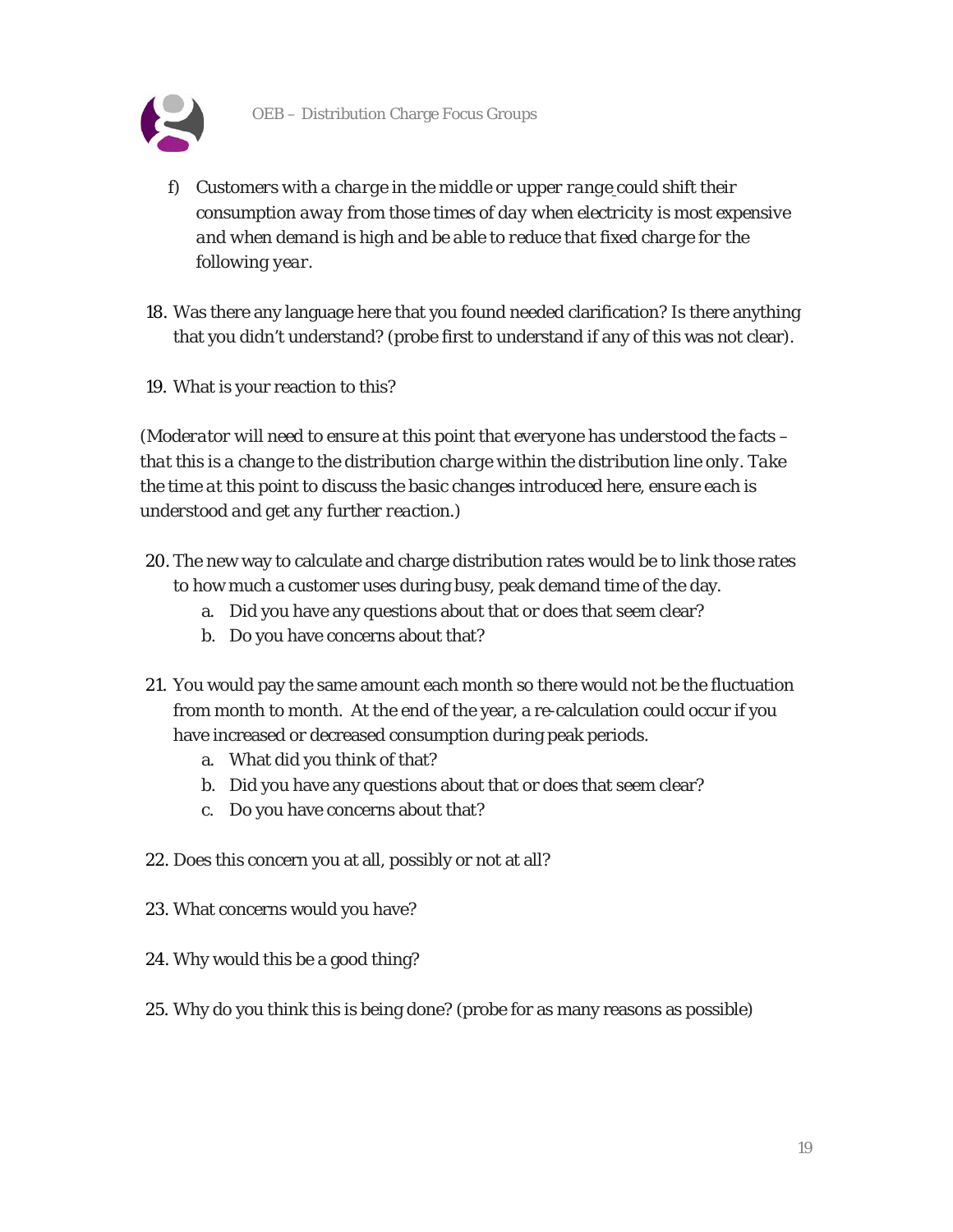

#### **iv. Pricing Calculation Change**

(Moderator will share "Handout 3" the pricing chart that outlines GTA Residential Pricing Example – the chart would show pricing now for KWH and compare that to the pricing those customers would now pay OR show charts with current pricing based on consumption and based on peak consumption)

- 1. This chart shows you the fixed charges that different residents could pay for distribution charge that is included in the delivery line of your bill. What this outlines is that there are three different charges that households would pay based on their consumption – more or less or an amount in the middle. And it shows you where those households are today when it comes to the distribution charge they pay.
- 2. How would you describe what is different with the new charge?
- 3. So the proposed system is different than a charge based on consumption calculated by a rate. This is not a sliding scale. Here we have pricing tiers. Have a look at this chart and then I will ask for your reactions to this. So while pricing for distribution will be pegged to amount consumed, it will not vary slightly, it will vary between levels of consumption, if you reduce consumption your charge will not come down until or unless you move out of the tier you're in. What is your reaction to this?
- 4. What is your reaction to the impact that this will have on bills? (Probe to see here if people feel this is fair and whether they think this will entail significant rises or decreases.)
- 5. Why might this be a good thing for consumers?
- 6. Are there other reasons why this might be a good thing for consumers or for the system?
- 7. (At this point the moderator will hand out the sample bills "HANDOUT 4". to put into real terms what the bottom line impacts are going to be and determine whether reaction or understanding increases or lessens with the chart and/or in turn what reaction or understanding the sample bills help to bring about.)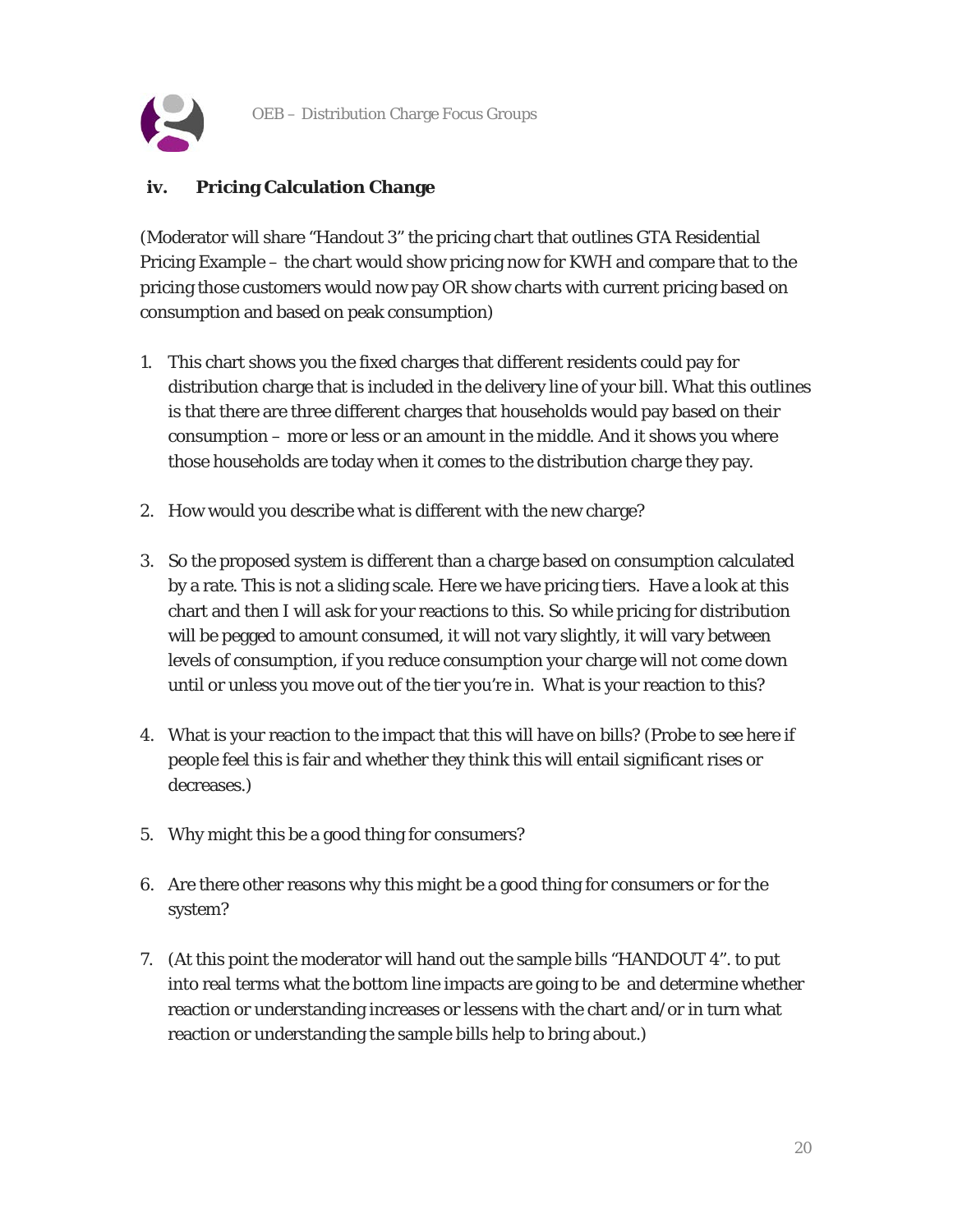

Here are sample bills for residential households. If you look at the delivery line in the current bills and the delivery line in the new proposed approach you can see the impact in context. So the distribution portion of the delivery line is being calculated differently now and you can see the impact. What is your reaction to this?

- 8. Is this about what you expected based on the chart? Does this seem different than what we had discussed in the first handout?
- 9. Do you have any questions at this point?

#### **v. Maximum pricing**

1. I want to ask you one more question. And that is about determining what to charge based on how much you consume during peak hours. Imagine that this would be calculated based on the maximum during the peak hours as defined for Time of Use. This could be the one-time maximum reached at any point in the year or average of the 5 highest days. What's your reaction to that?

#### **vi. Rationale – 25 minutes**

1. (The moderator will now present "Handout 4" which presents context and rationale.) Please review this document about the delivery line. Using pens or pencils circle ideas or phrases that you think are positive, cross out what you don't like. Put a question mark where you have questions or are confused by anything. I'd like to ask you at the end after everyone has read this if you felt any of this was surprising, important to you or a good argument for this change. This is specifically about the proposal you just read.

#### *HANDOUT 5*

*a) Right now, utilities charge households a small monthly fixed fee along with a rate based on how much you consume. That fixed charge varies from utility to utility to cover things like administrative and billing costs. Some distributors use a higher fixed charge and lower rate based on how much you consume; other distributors are the opposite. The result is that two identical households*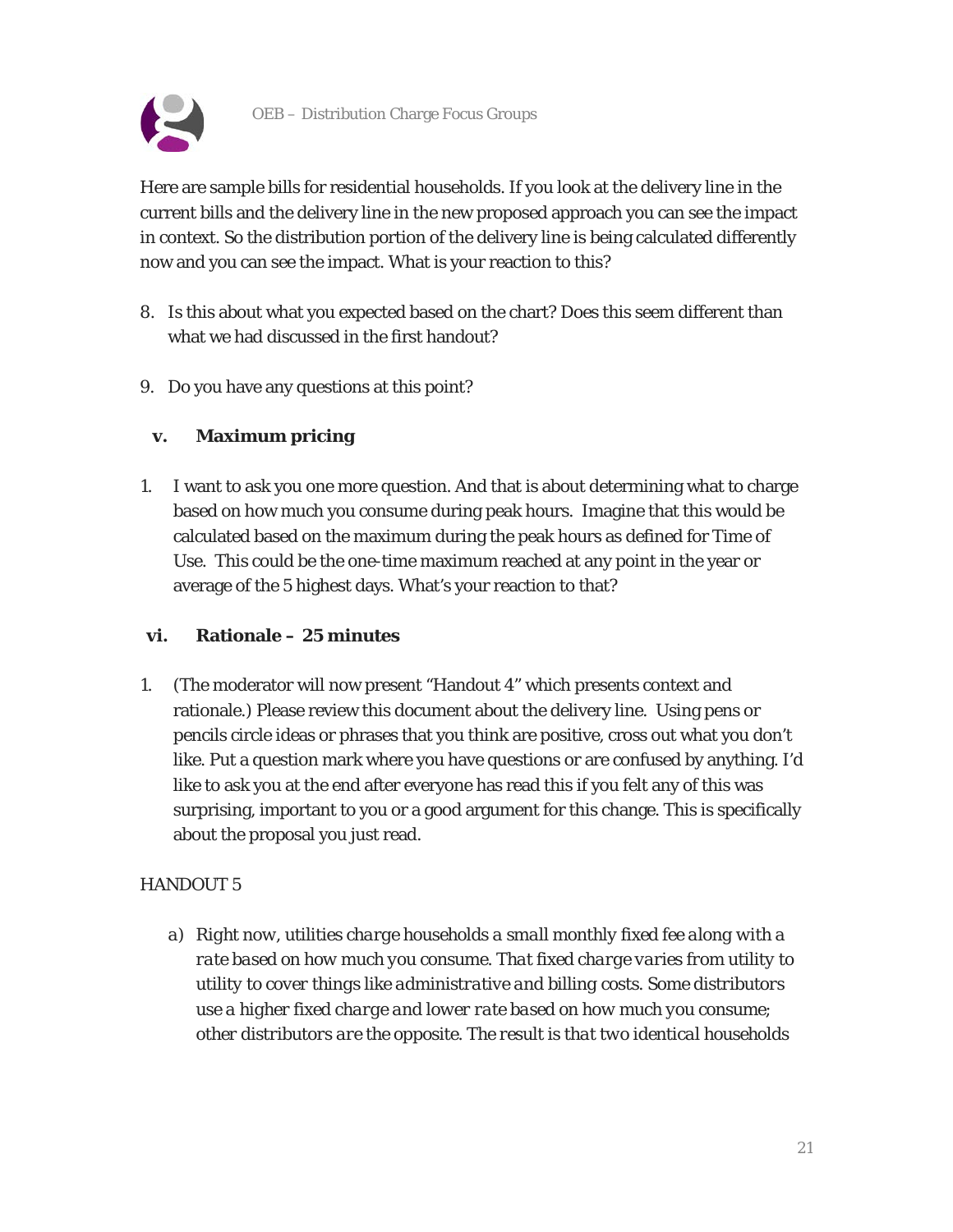

*with different distribution companies could be charged different amounts on their delivery line depending on how their utility charges its customers.*

- *b) There are other challenges with collecting rates that way. First, the province requires these local distributors to encourage customers to use less electricity. But if customers use less, the distributor makes less money, even though they still need to buy just as many poles and just as much wire as before. In fact, most of that local distributor's costs have very little connection with overall consumption because you still need all the wires and poles and such to get the electricity to each home and business in the community, regardless of how much each home and business is using.*
- *c) What the Ontario Energy Board has been looking at is whether there is a better way to do distribution rates. We know that utilities need money to maintain and modernize their systems. We also know that customers value stable, predictable rates. Is there a way for utilities to collect that money that is more in line with their costs? Is there a way to make distribution rates that send the right message to consumers about how their consumption affects the utility's costs?*
- *d) The Board thinks there is. Rather than charge a rate based on how much a customer uses through the month it's a more relevant measure to charge based on how much a customer consumes during the busiest demand period of the day. Much like time-of-use prices on the larger Electricity line of a bill.*
- *e) Consider how the utility invests its money. Distributors build their systems so that they have the capacity to carry enough electricity into homes and businesses during the busiest time of day. It's not unlike figuring out how big of a pipe you need to deliver water to a neighbourhood. If everyone in the community used their water at a slow and steady rate through the day, you may only need a two-inch pipe to make sure everyone had sufficient water pressure. But because people generally use their water in bunches (like everyone having their morning shower at the same time), then you need a wider, more expensive pipe to make sure everyone can shower whenever they want. Back to electricity, that means a lot of money is spent to make sure we don't run short of power for that short period each day when everyone is coming home from work, turning on lights and starting supper, or cranking up their air conditioners on a hot summer afternoon. In other words, the activity that is driving up delivery costs is that high-demand time of the day. It is not so much about your total consumption through the month.*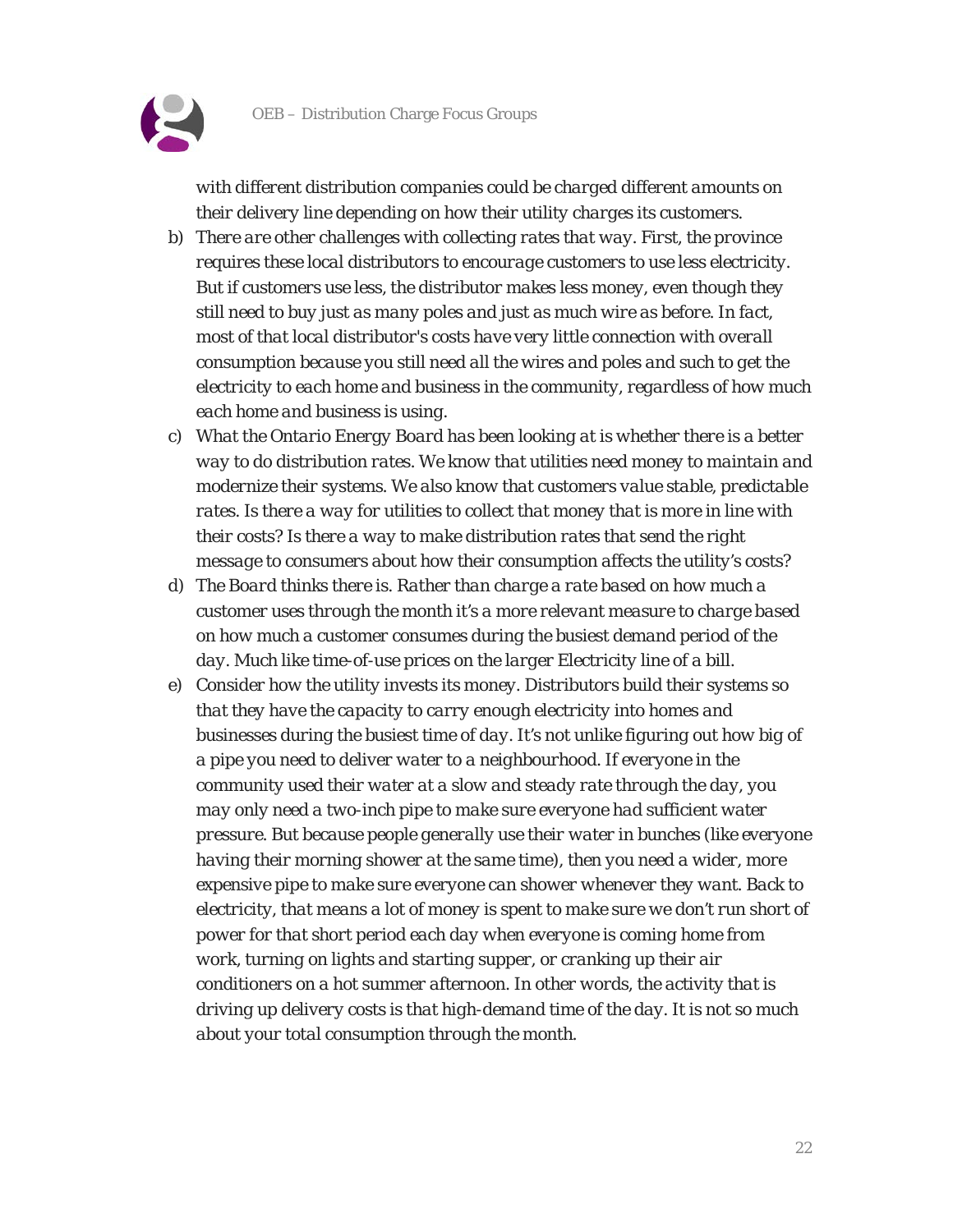

- *f) Consider someone who consumes a lot of electricity during other times of the day. She or he actually adds very little to how much their utility needs to spend to make sure the system is big enough to handle the busier, high-demand periods. And yet, right now, that person pays a higher distribution charge than someone who is using more electricity during the busy periods, but less overall during the month.*
- *g) A more sensible way to charge distribution rates would be to link it to how much they use during that busy, peak demand time of the day. That's because those are the times that require the utility to spend money on things like bigger lines and bigger transformer stations. We already do that for time-of-use prices on the Electricity line on your bill. Prices are related to the cost of generating the electricity during the time of the day you are using the electricity. By pegging a person's distribution rate to how much they use during the busiest time of the day, customer bills would more accurately reflect their costs on the system. It would mean that person who uses more electricity through the month, but less during busy times of day, isn't subsidizing other customers who focus their electricity use on the busiest, and most expensive, times of day.*
- *h) Another benefit to this is that it offers a bigger reward to customers already working to shift their consumption away from those times of day when electricity is most expensive. Avoiding that expensive time when demand is high would enable a customer to reduce that fixed charge for the following year.*
- 2. What was your reaction to this document overall? On balance do you agree with the arguments? Disagree? Or was this unclear? (Probe to see whether they agreed with this, disagreed on balance, and what they disagreed with, and what they agreed with.)
- 3. What parts were unclear?
- 4. (Moderator will go through each paragraph and discuss each to the extent that they have not been discussed already) So let's review each paragraph. For the first/next paragraph:
	- a. Did you agree or disagree with this?
	- b. Is this a good explanation for why we would change the way the delivery line should be calculated?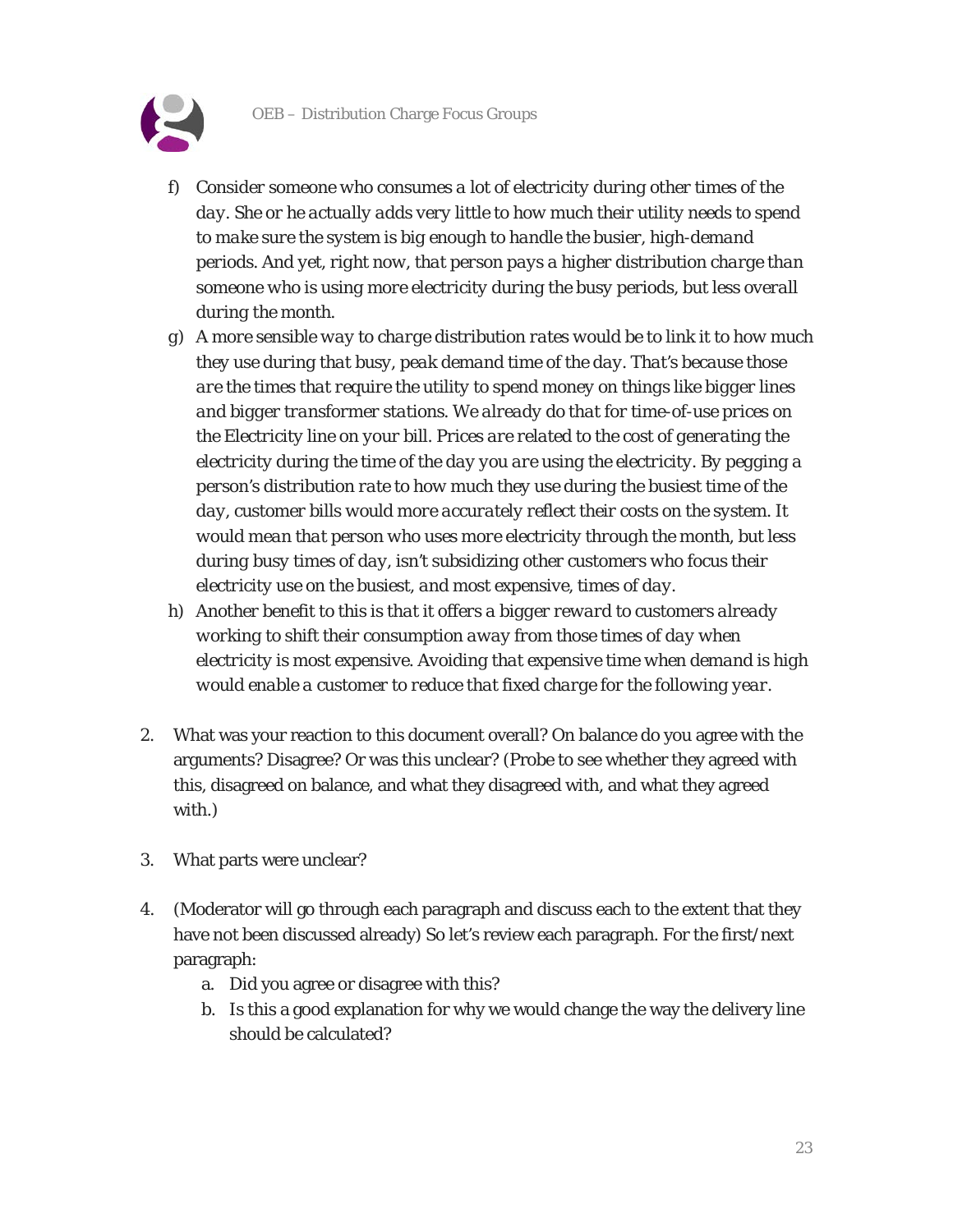

#### (Repeat for each paragraph)

- 5. This document said that peak times are the times that require the utility to spend money on things like bigger lines and bigger transformer stations. Did that surprise you or is that different than you thought was the result of many people reaching their maximum consumption during the day (or evenings in winter)?
- 6. Does that change your mind about why the electricity system has been charging more for electricity during peak times? (Probe for and recall reasons they thought prices were higher during peak times)
- 7. If infrastructure has to increase or be large enough to handle peak consumption times when more people want more electricity at once, what would you figure or guess would be the ways in which the system's capacity would have to expand? We talked about a water pipe for instance that had to widen when more people want a lot at once, rather than the same amount over a smaller period. What are the parts of the electricity system that you see around you that have to widen?
- 8. What did you think of that water pipe analogy? Was that a fair comparison? Is there a better comparison?

#### **vii. Wrap up**

- 1. So now that you've read about this proposal in detail let me ask you, if I said to you this is a smarter way to make rates for the charges your electric utility charges would you agree with that or disagree with that?
- 2. What's your reaction to that statement? "This is a smarter way to make rates."
- 3. Why might it be a good thing?
- 4. Having read all the material now, does this concern you a great deal or not at all or a little?
- 5. What concerns would you have?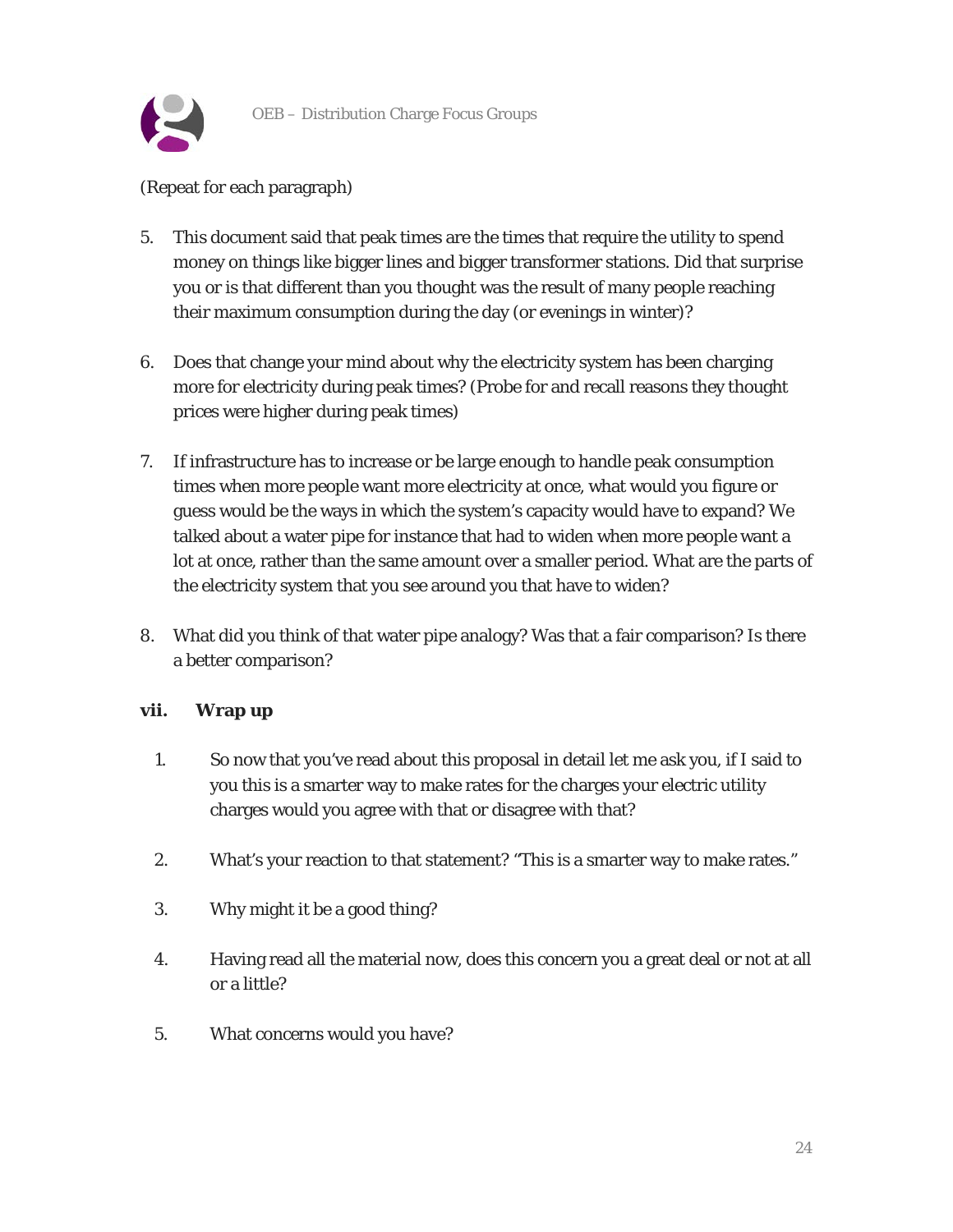

- 6. What do you think the Ontario Energy Board should consider before going ahead with this?
- 7. What was the most important piece of information or explanation to helping you understand the impact on your bill?
- 8. What was the most helpful piece of information we discussed that answered questions you had that clarified what this was for?
- 9. What was the best argument for doing this?
- 10. I'd like to ask you to tell me the objectives are of this? What is the main objective? (probe to see if there is consensus on this?) How would you sum it up in your words?
- 11. What are the secondary objectives?
- 12. How is this good for the electricity system? (Probe to see whether simpler regulation, consistency in regulations, stability of revenue for utility, stability of rates for customer, and conservation/peak use mgt and cost control to keep costs down have come up? If any have not come up ask if they agree that this is a reason behind this and whether it's a good reason)
- 13. How would you sum up the impact on consumers? Who will see the results on their bill? (Probe to see if this is good, neutral or bad for the consumer. Is it good/bad for most, for some, for all?
- 14. How many of you use natural gas at home? Could this system apply to delivery of natural gas? Does the same concept apply? Would you agree or disagree that this applies as much to how we charge for natural gas as for electricity. Or is this more applicable to natural gas? Or less applicable?
- 15. Probe: is this revenue neutral?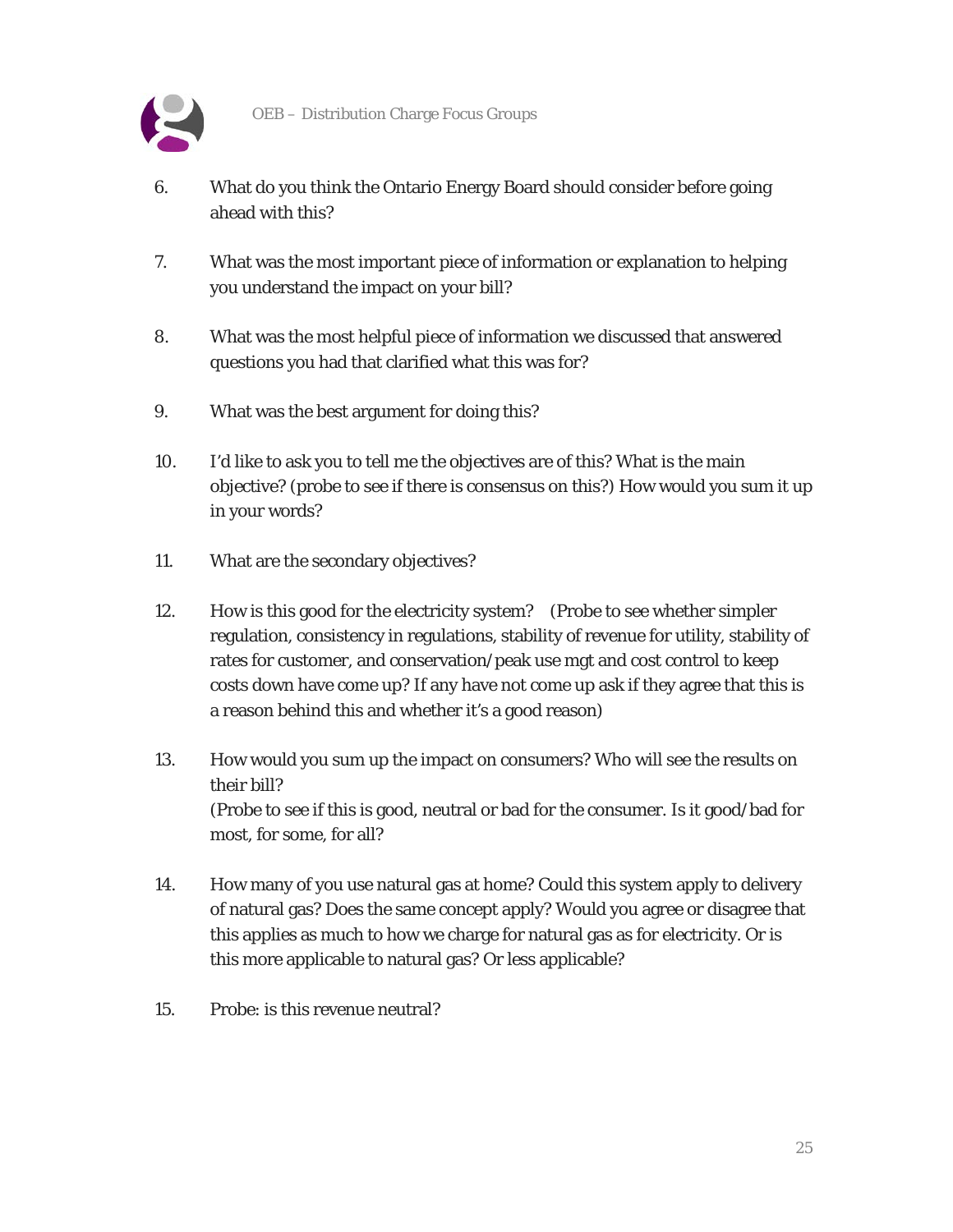

- 16. Reminder: an open consultation will occur before this happens/would be implemented.
- 17. What should a bill insert say? What three things to advise you?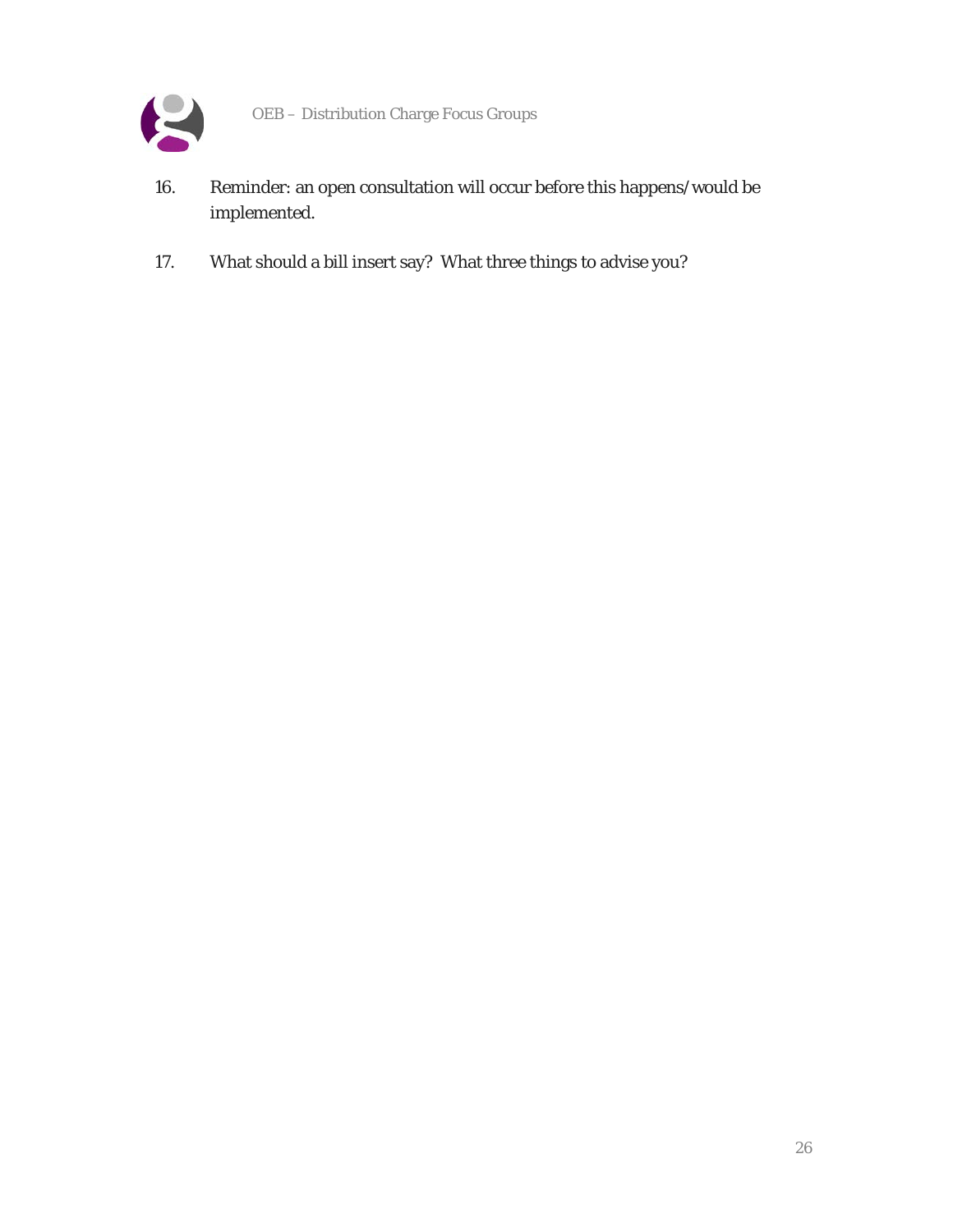

# <span id="page-26-0"></span>**VI. Appendix B – Recruitment Screener Project Energy Communications**

| <b>Group 1:</b> | September $25 - 6$ pm - skew middle to lower income, and seniors                 |
|-----------------|----------------------------------------------------------------------------------|
| Group 2:        | September $25 - 8$ pm - skew middle to upper income, and parents with kids       |
|                 | at home                                                                          |
| <b>Group 3:</b> | September $26 - 6$ pm - skew middle to lower income, and seniors                 |
| <b>Group 4:</b> | September $26 - 8$ pm - skew middle to upper income, and parents with kids       |
|                 | at home                                                                          |
|                 | <b>Location:</b> Head Quarters (Uptown) – 5075 Yonge Street, Suite 601 (North of |
|                 | Sheppard Ave)                                                                    |
|                 | Map: http://www.head.ca/toronto map hq.html                                      |

#### **Target**

Recruit 10 respondents per group

Recruit respondents who live in Toronto, Aurora, Richmond Hill, Vaughan, Markham, Brampton, Uxbridge or Mississauga any other 905 communities. Ensure a similar mix in each group in terms of proportion from 416 vs 905 e.g. a max of Toronto Hydro customers.

All respondents will be homeowners, condo owners or renters that pay their own electricity costs and receive their electricity bills at their home - No respondent will have a landlord pay it or have the cost of electricity rolled into a condo fee.

All respondents must purchase electricity and receive a bill from a utility company. All respondents must purchase electricity directly from one of the following utility companies: PowerStream, Hydro One, Enersource or Veridian or Toronto Hydro. At a minimum we'd want four of those 5 companies' customers represented.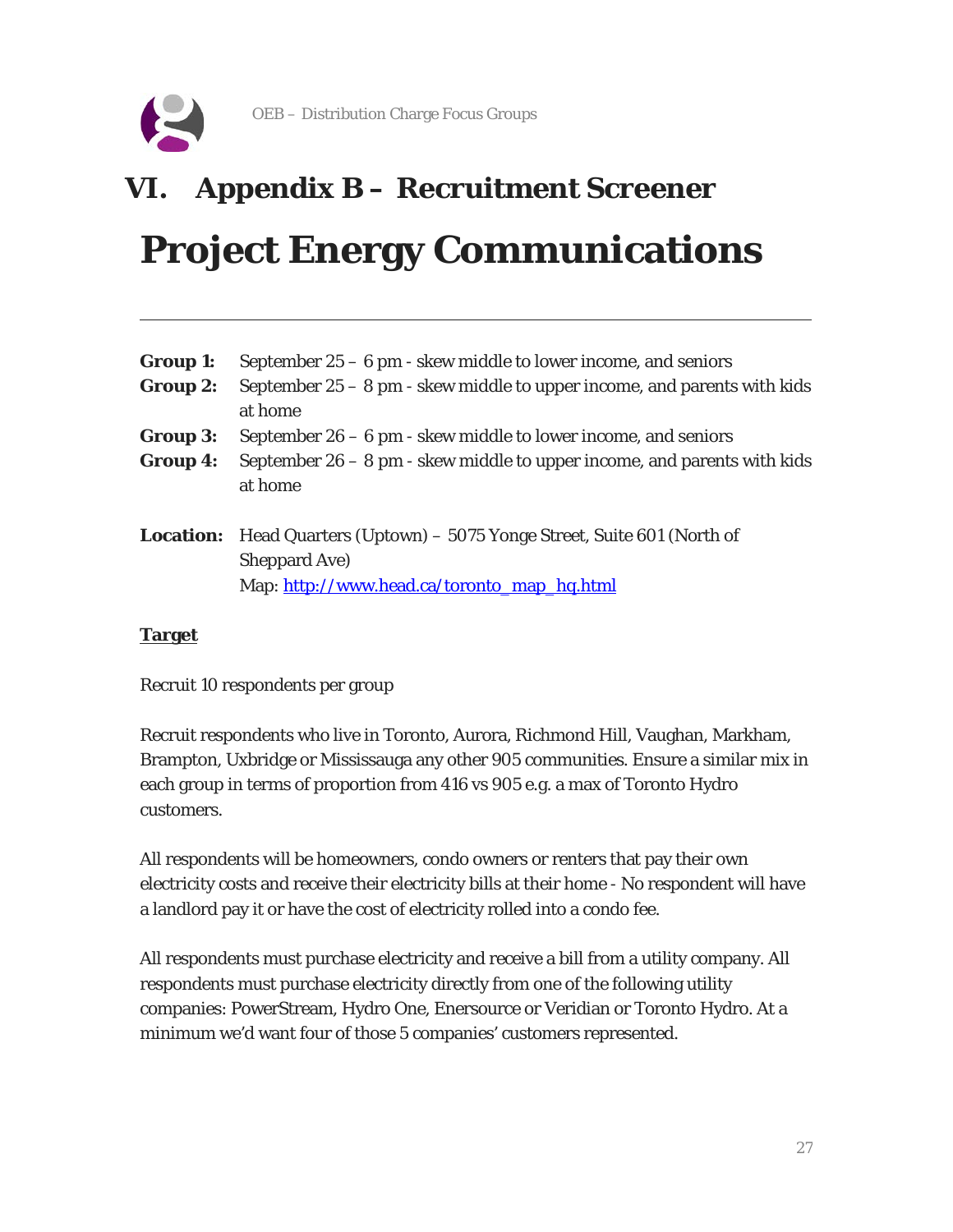

All respondents will be asked to bring a copy of one of their electricity bills. This is not compulsory.

#### **INTRODUCTION:**

Hello, my name is \_\_\_\_\_\_\_\_\_\_ and I'm calling today from \_\_\_\_\_\_\_\_ to invite you to a focus group discussion scheduled for **September 25 and 26 in the Yonge & Sheppard area**. It will be a moderated discussion running a maximum of 2 hours with about 9 other people to give your input and thoughts regarding a specific topic regarding electricity pricing.

Your participation in the research is completely voluntary and your decision will not affect any future opportunities with us. All information collected, used and/or disclosed will be used for research purposes only and administered as per the requirements of the Privacy Act. We will not share your last name, phone number, or mailing address.

You will also be asked to sign a waiver to acknowledge confidentiality and that the session discussion will be recorded. You will receive an \$85 cash honorarium as a thank you for participating in this focus group. May we have your permission to ask you some further questions to see if you fit in our study?

| <b>INDICATE:</b> |  |
|------------------|--|
|                  |  |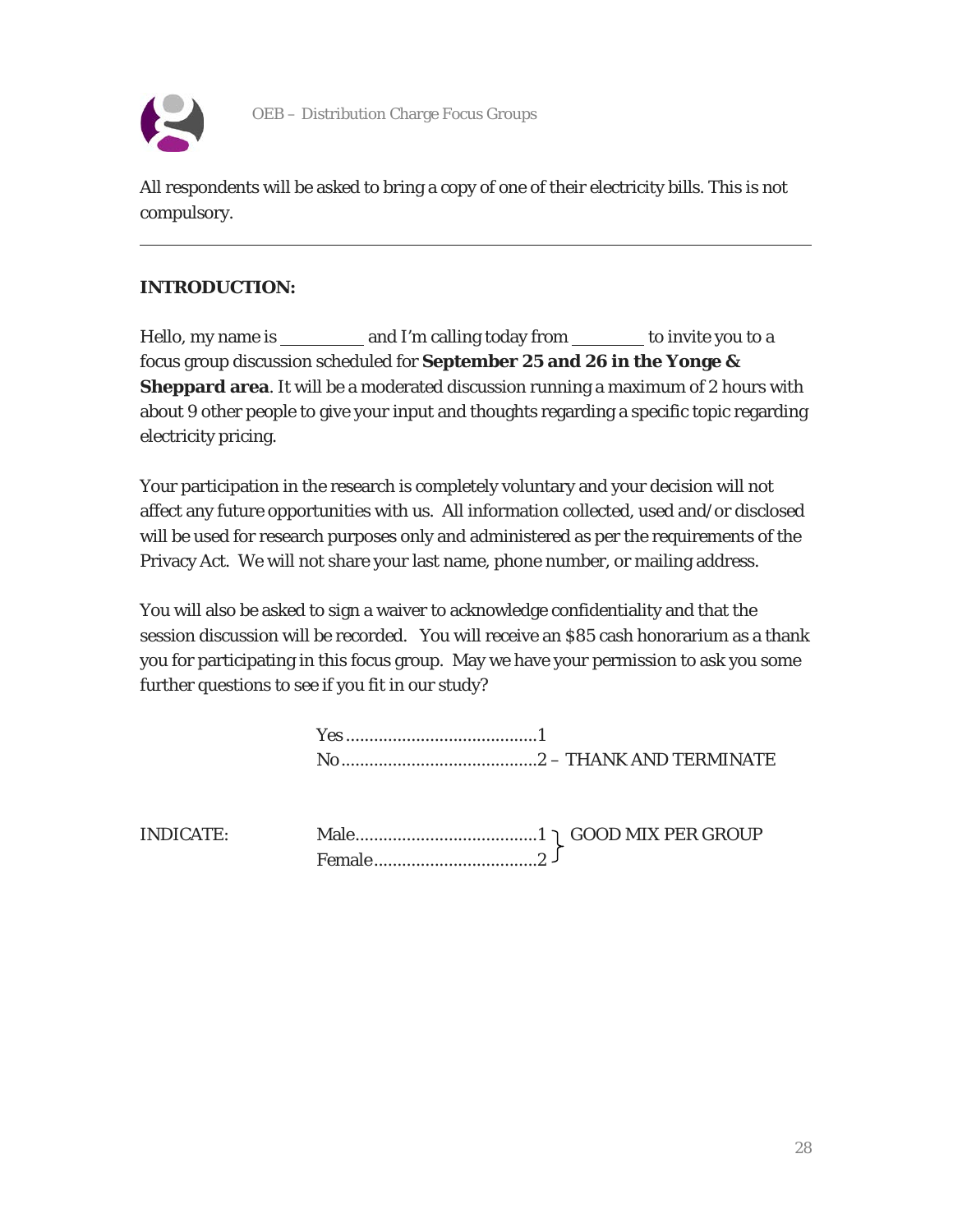

1. Are you or is any member of your household employed in, or ever been employed in:

|                                | Current                |            | Ever           |            |
|--------------------------------|------------------------|------------|----------------|------------|
|                                | N <sub>0</sub>         | <b>Yes</b> | N <sub>0</sub> | <b>Yes</b> |
| <b>Market Research</b>         |                        |            |                |            |
| An Electric Company or         |                        |            |                |            |
| electricity marketing company  |                        |            |                |            |
| A Natural Gas company          |                        |            |                |            |
| <b>Marketing</b>               | $\left( \quad \right)$ |            |                |            |
| <b>Public Relations</b>        |                        |            |                |            |
| Any media (Print, Radio or TV) |                        |            |                |            |

#### IF YES TO ANY OF THE ABOVE – THANK AND TERMINATE

2. In what city do you live? \_\_\_\_\_\_\_\_\_\_\_\_\_\_\_\_\_\_\_\_\_\_\_\_\_\_\_ - **SPECIFY** 

#### **ENSURE A GOOD MIX OF CITIES PER GROUP**

3. May I have your age, please? \_\_\_\_\_\_\_\_\_\_\_\_\_\_\_\_\_\_\_\_\_\_\_\_\_\_\_ - **SPECIFY** 

| $25 - 40$ years3 |  |
|------------------|--|
|                  |  |
|                  |  |
|                  |  |
|                  |  |

4. Are you a home owner, condo owner or a renter?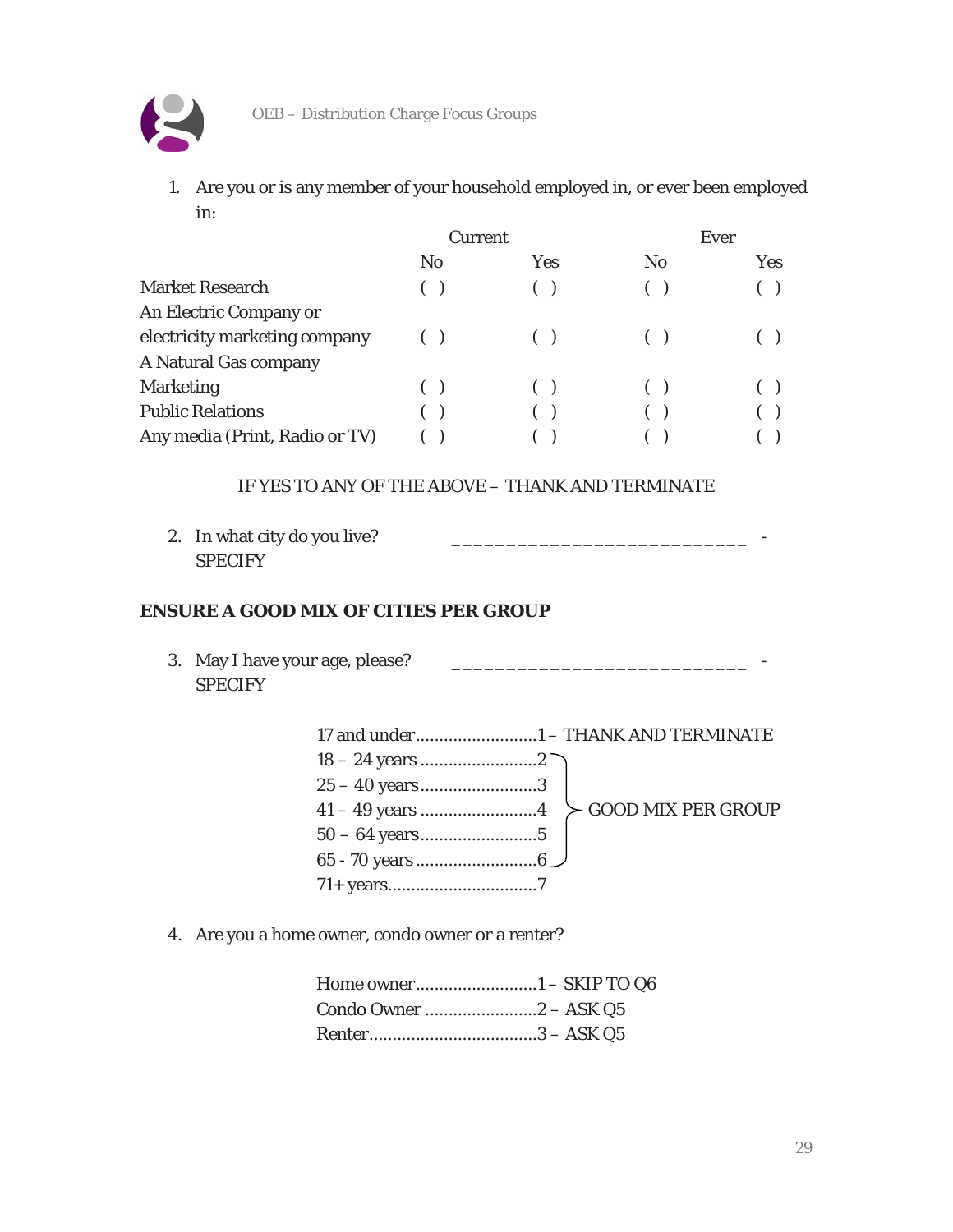



5. (ASK ONLY IF RESPONDENT IS A CONDO OWNER OR A RENTER AT Q4, OTHERWWISE SKIP TO Q6) Is the cost of your residential electricity blended into your condo fees/rent, meaning you do not see or receive a regular electricity bill from the utility company?

#### **ALL RESPONDENTS MUST PAY THEIR OWN ELECTRICITY COSTS – NO RESPONDENT WILL HAVE A LANDLORD PAY IT OR HAVE THE COST OF ELECTRICITY ROLLED INTO A CONDO FEE**

6. (ASK ALL RESPONDENTS) Do you receive a bill for your home electricity use at home?

7. Who in your household is responsible for paying the electricity bill for your home?

8. How often, if at all, do you look at your electricity bill? Would that be…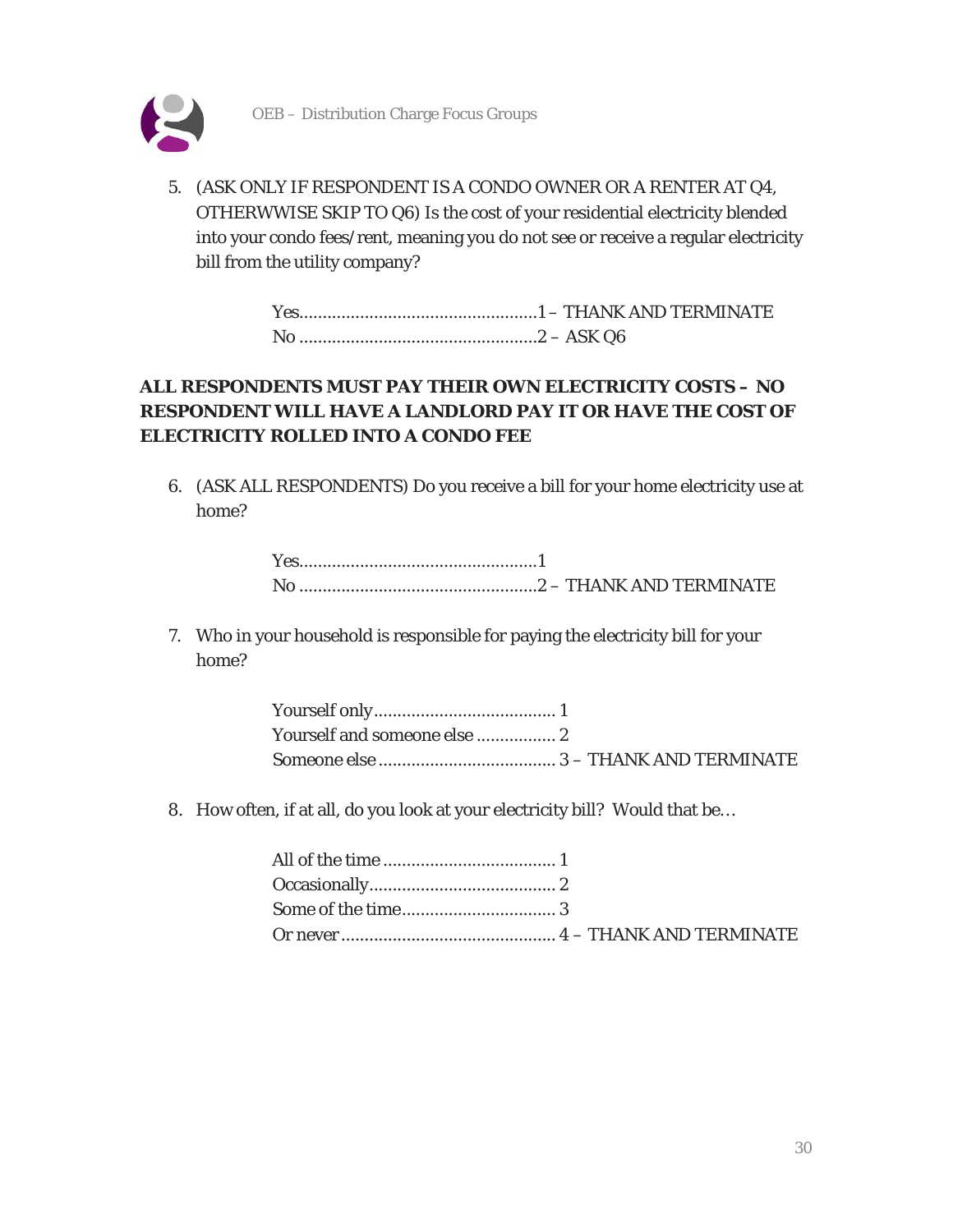

9. Which utility company do you receive your electricity bill from?

| Toronto Hydro  2 - MINIMUM 2/MAXIMUM 5 PER GROUP                           |
|----------------------------------------------------------------------------|
| Hydro One3 - MINIMUM 1 PER GROUP North GTA                                 |
|                                                                            |
|                                                                            |
| Other (SPECIFY) 6 (Only some will be considered – please place on standby) |

#### **IDEALLY A MINIMUM OF 1 RESPONDENT IN EACH GROUP MUST PURCHASE ELECTRICITY FROM ONE OF THE UTILITY COMPANIES LISTED ABOVE AT Q9. BUT IF NECESSARY ENSURE 4 of 5 OF THOSE COMPANIES ARE REPRESENTED AND THAT respondents are invited from around the GTA. A MINIMUM OF 2/MAXIMUM OF 5 RESPONDENTS PER GROUP WILL PURCHASE FROM TORONTO HYDRO**

10. Do you buy natural gas for home energy use?

11. Participants in this group will be asked to read and review and then comment on written material that will be presented in the groups. Are you able to do that or have any concerns in that regard?

NOTE: IF RESPONDENT OFFERS ANY REASON SUCH AS SIGHT OR HEARING PROBLEM, A WRITTEN OR VERBAL LANGUAGE PROBLEM, A CONCERN WITH NOT BEING ABLE TO COMMUNICATE EFFECTIVELY – THANK AND TERMINATE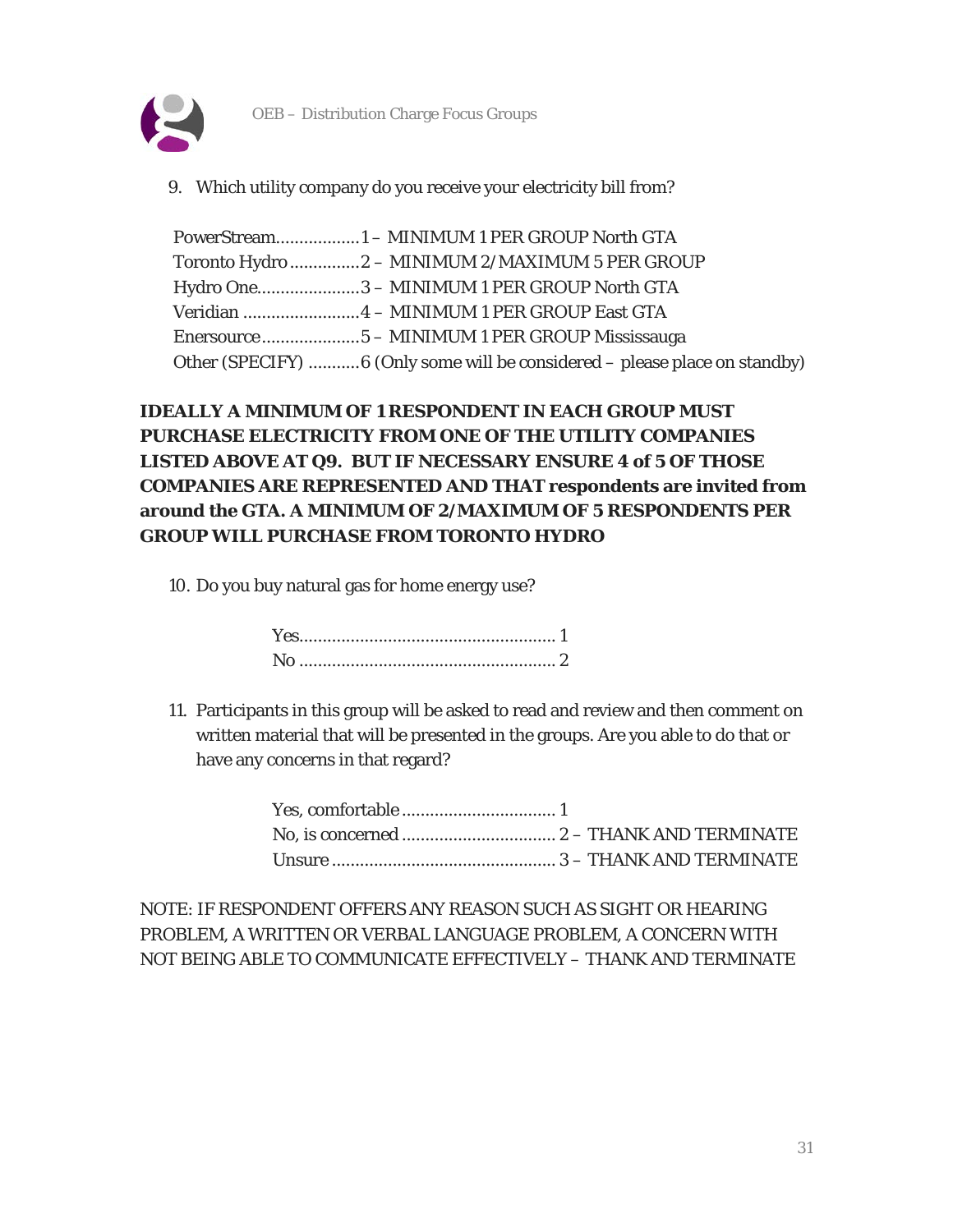

12. Would you be willing to bring a copy of a recent electricity bill to consult during the groups? You will not be required to share information about your bill, just to consult it during discussion. This focus group is for research only and not a sales pitch.

(record that this has been read aloud)

13. As we need to speak with people from all walks of life, could you please tell me into which category I may place your total annual household income? Would that be:

| $$35,000 - $50,000$ 2  | 6 pm groups to be made up of 1, 2 or 3    |
|------------------------|-------------------------------------------|
| \$50,000-\$80,000 3    | $>8$ pm groups to be made up of 3, 4 or 5 |
| $$80,000 - $100,000$ 4 |                                           |
|                        |                                           |

14. (ASK ALL RESPONDENTS) Do you have any children, under the age of 18 years of age, living at home with you?

15. What is your marital status?

Married/Common Law .........1 Single/Div./Wid./Sep ...........2

16. What is your current employment status? (ENSURE A GOOD MIX)

| <b>Full Time Employed</b> | ( |                                   |
|---------------------------|---|-----------------------------------|
| <b>Part Time Employed</b> | ( |                                   |
| Homemaker                 | ( |                                   |
| <b>Student</b>            |   | $($ ) – MAXIMUM 1 RESP. PER GROUP |
| <b>Retired</b>            |   | $($ $)$ 6 pm groups               |
| Unemployed                |   | $($ ) – MAXIMUM 1 RESP. PER GROUP |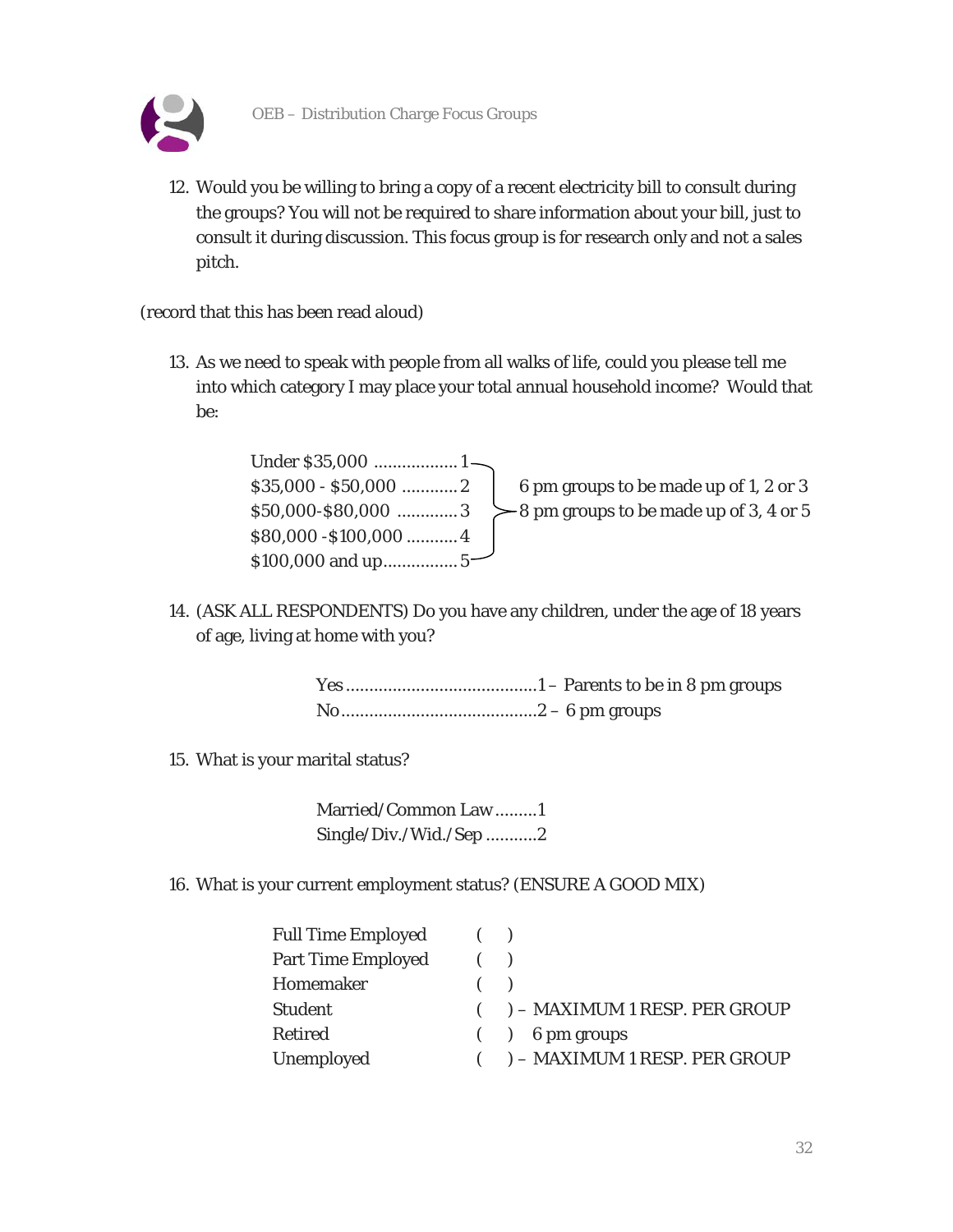

#### 17. (ASK ONLY IF RESPONDENT IS EMPLOYED FULL OR PART TIME OR RETIRED, OTHERWISE SKIP TO Q21) What is your current (former if retired) occupation?

\_\_\_\_\_\_\_\_\_\_\_\_\_\_\_\_\_\_\_\_\_\_\_\_\_\_ \_\_\_\_\_\_\_\_\_\_\_\_\_\_\_\_\_\_\_\_\_\_\_\_\_\_

\_\_\_\_\_\_\_\_\_\_\_\_\_\_\_\_\_\_\_\_\_\_\_\_\_\_ \_\_\_\_\_\_\_\_\_\_\_\_\_\_\_\_\_\_\_\_\_\_\_\_\_\_

Occupation Type of Company

18. (ASK ONLY IF RESPONDENT IS MARRIED/COMMON LAW, OTHERWISE SKIP TO Q15) What is your spouse's current occupation and employer?

Occupation Type of Company or Industry

19. Could you please tell me, what is the last level of education that you have completed?

| Completed College/University4 |  |
|-------------------------------|--|

20. Participants in a focus group discussion are asked to voice their opinions and thoughts, how comfortable are you, in sharing your opinions and respectfully disagreeing with others and presenting new perspectives in a discussion? Are you….

| <b>Fairly or Somewhat Comfortable  3</b> |  |
|------------------------------------------|--|
|                                          |  |
|                                          |  |